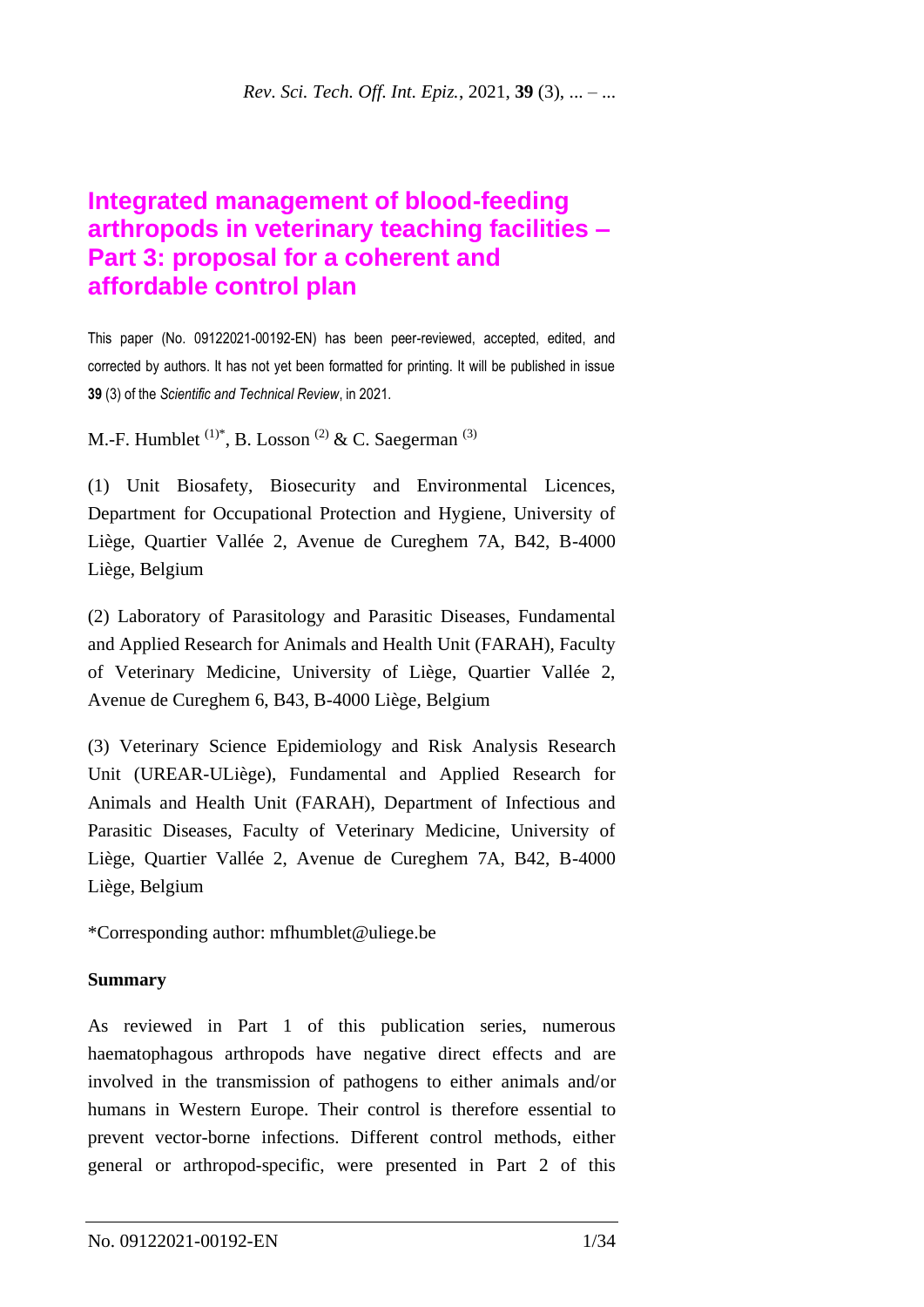publication series. Part 3 focuses on integrated management of arthropods and proposes a coherent and affordable plan for facilities housing sick animals in a veterinary faculty, i.e. small animals and large animals, with an educational farm. Control of arthropods should be part of a biosecurity plan, the effectiveness of which requires awareness raising and education of the different actors, i.e. staff, students and animal owners. The originality of the review lies in its specificity to a veterinary faculty and animal housing facilities, from a One Health point of view. As far as it could be ascertained, this is the first review focusing on arthropod control in this specific at-risk environment.

#### **Keywords**

Companion animal – Horse – Integrated arthropod management – Livestock – Parasitic haematophagous arthropod – Veterinary hospital.

## **Introduction**

As reviewed in Part 1, numerous haematophagous arthropod species are involved in the transmission of animal, human and zoonotic pathogens in North-western Europe (1). Through several drivers such as climate change and globalisation, the occurrence of vector-borne infections is raising a great deal of concern in Western Europe (2, 3). The geographical distribution of vectors such as mosquitoes or ticks is constantly expanding. This is the case for *Aedes albopictus* (the Asian tiger mosquito), which can transmit, among others, Zika and chikungunya viruses, *Phlebotomus* sandflies, the main vectors of leishmaniosis, and the tick *Hyalomma marginatum*, one of the main vectors of Crimean–Congo haemorrhagic fever (4, 5, 6). It is therefore essential to improve preparedness for such emerging vector-borne infections through the implementation of appropriate preventive and control measures to reduce the risk of transmission. The main arthropod control methods – either general or arthropod-specific – were presented in Part 2 of this publication series. As mentioned previously, the intensive use of chemical insecticides in the control of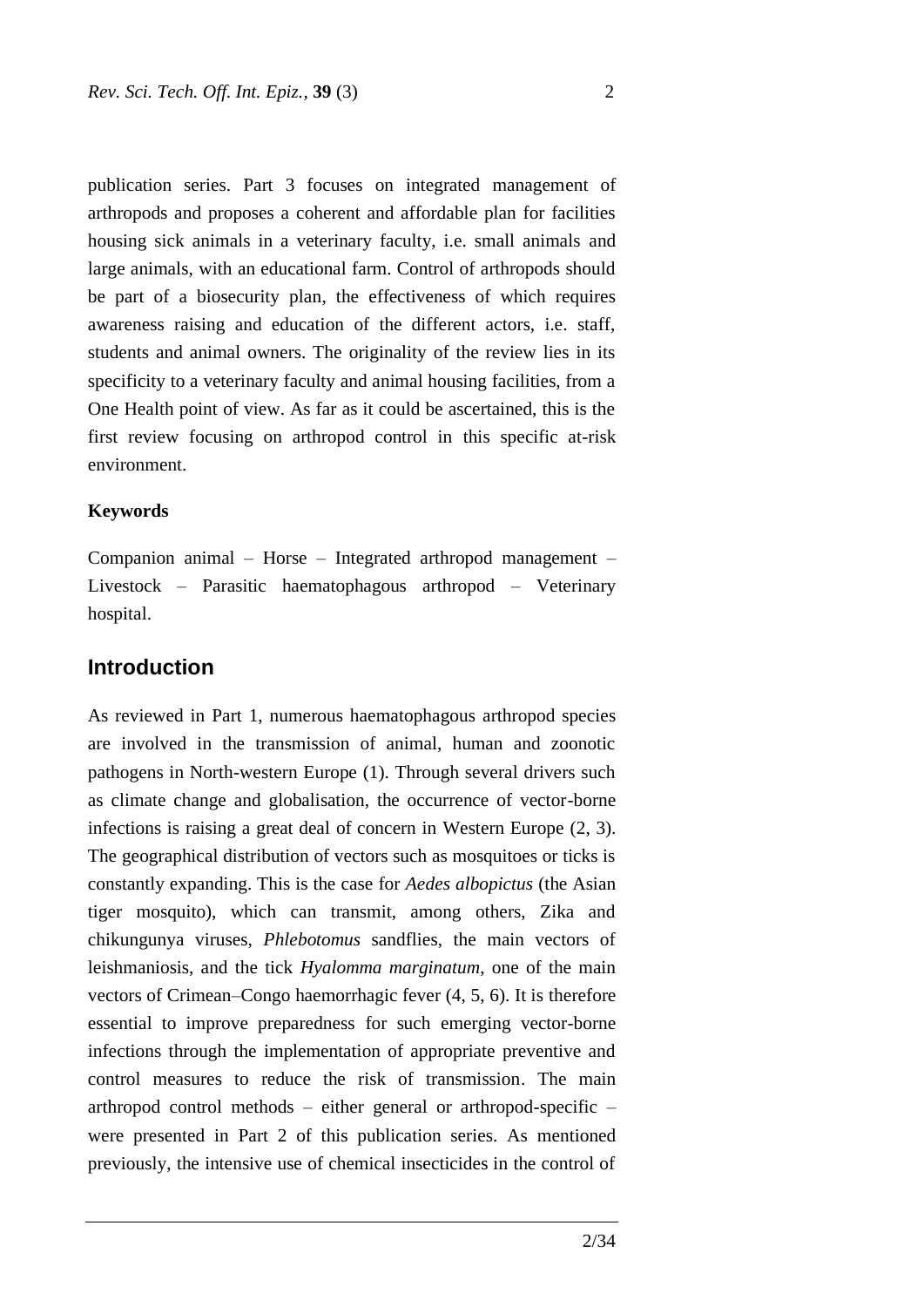adults and immature stages of insects has increased the resistance to chemical pesticides among targeted species; this is particularly well known for mosquitoes, as observed in malaria control programmes (7, 8). Furthermore, the intensive use of chemical pesticides has negative consequences on the environment, especially on beneficial insects (9). The environment is one of the three pillars of the One Health concept (with human and animal health), which considers host (animal and/or human), arthropod (potential vector) and environment and the relationships between them. Increased insecticide resistance, along with its negative effects on human health and the environment, raises the need for effective non-chemical and environmental control strategies (10, 11). The concept of integrated vector management (IVM) is very appropriate to answer such challenges as it includes the three pillars of the One Health approach.

This paper, Part 3 of the series, will address the topic of IVM and propose an affordable and practical 'arthropod (vector) control plan' based on the principles of IVM and considering the One Health concept, at the scale of a veterinary faculty. Targeted facilities consist of clinics housing small and large animals, a closed pig farm, and an educational farm housing cattle and small ruminants, as well as animals at pasture. Moreover, the control of arthropods is an essential component of biosecurity plans in veterinary faculties (12).

# **Management of blood-sucking arthropods in veterinary teaching facilities according to the principles of integrated vector management**

Integrated vector management is defined as a 'rational decisionmaking process to optimise the use of resources for vector control' (13). It combines several tools such as source reduction, biological control, chemical control, monitoring, detection of pathogens and emergence of resistance, and public education (14, 15, 16). This approach aims at improving efficacy, costeffectiveness, ecological soundness and sustainability of disease vector control. It ensures the rational use of available resources by addressing several infections, integrating both non-chemical and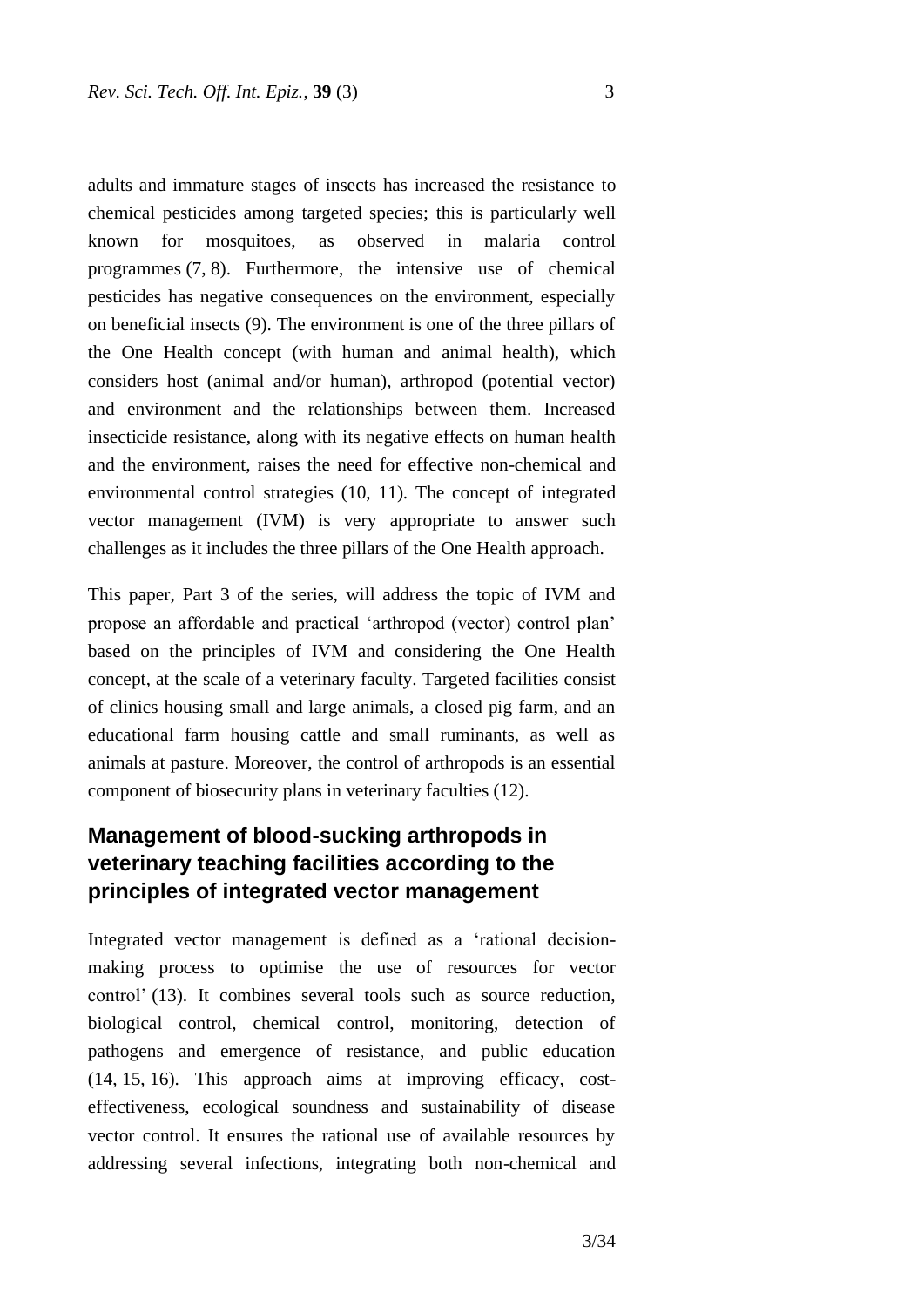chemical arthropod control methods and other disease control methods (14).

The concept of IVM was initially developed in agriculture subsequent to the intensive use of chemical insecticides, and was named integrated pest management (17). Such an approach requires a good knowledge of both the 'enemies', i.e. arthropods and infections, and the 'victims', i.e. mammalian hosts. One of the advantages of IVM is that it can address several infections concurrently; indeed, several arthropods transmit several pathogens. For example, *Ixodes ricinus* is a well-known biological vector of three pathogen groups: bacteria (several genospecies of *Borrelia burgdorferi* sensu lato), protozoa (*Babesia divergens*) and viruses (e.g. tick-borne encephalitis [TBE]) (18). Moreover, some control tools are effective against several arthropods, e.g. a physical control method such as regular-size window screening prevents the entry of both mosquitoes and flies, among others (19). Integrated vector management has two important characteristics: a) it combines several control methods against adults and immature stages – indeed, none of these control options is 100% effective, and b) it reduces the emergence velocity and the probability (or rate) of emergence of resistance to chemical pesticides in targeted arthropods (14). As mentioned above, the concept of IVM totally falls into the One Health approach, as it involves direct and indirect actions on hosts (e.g. by treating infested/infected animals and/or protecting them from future infestations/infections through the application of repellents), the environment (e.g. through ecologically friendly landscape management) and arthropods (e.g. use of larvicides). All these approaches reduce the human health impact of arthropods and the control measures against them. The implementation of IVM does not rely solely on pesticides applied on hosts or in the environment, because resistance to pesticides is increasingly reported (10).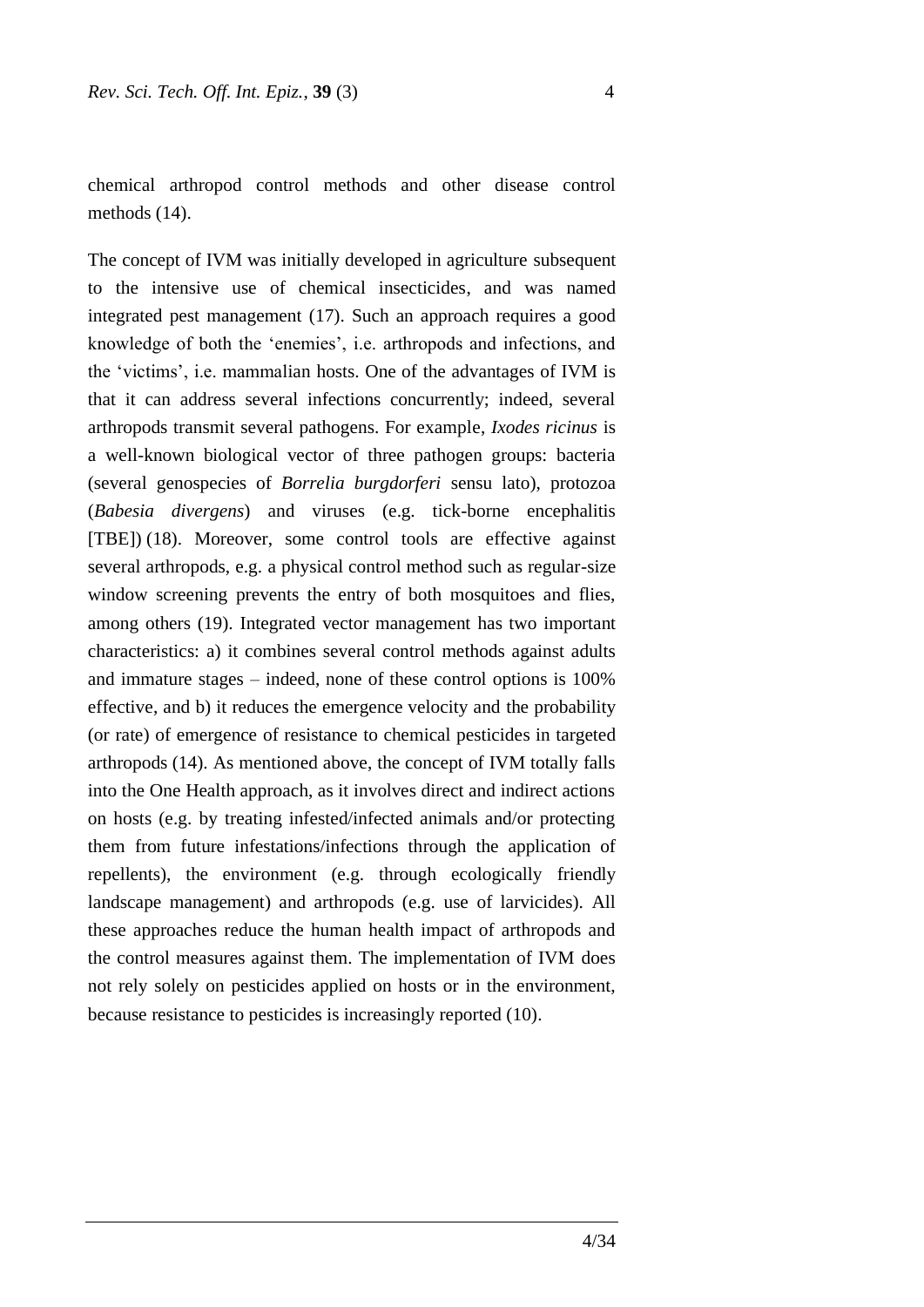# **Proposal for an integrated arthropod managementbased vector management plan in veterinary teaching facilities**

## **General recommendations**

## Control measures applicable to all facilities

Physical control of flying haematophagous arthropods is essential: doors must be kept closed as much as possible, especially in animal housing facilities. The existence of an anteroom (delimited by a double-door system) also helps to reduce the entry of arthropods (Figs 1 and 2).



### **Fig. 1**

### **Anteroom to access a large animal isolation unit**

Two automatic shutters delimit an anteroom for large animals seen upon entering the isolation unit. Such an anteroom is an additional barrier against winged haematophagous arthropods, potential vectors of infection (location: University of Liège, large animal isolation unit, Liège, Belgium, January 2017).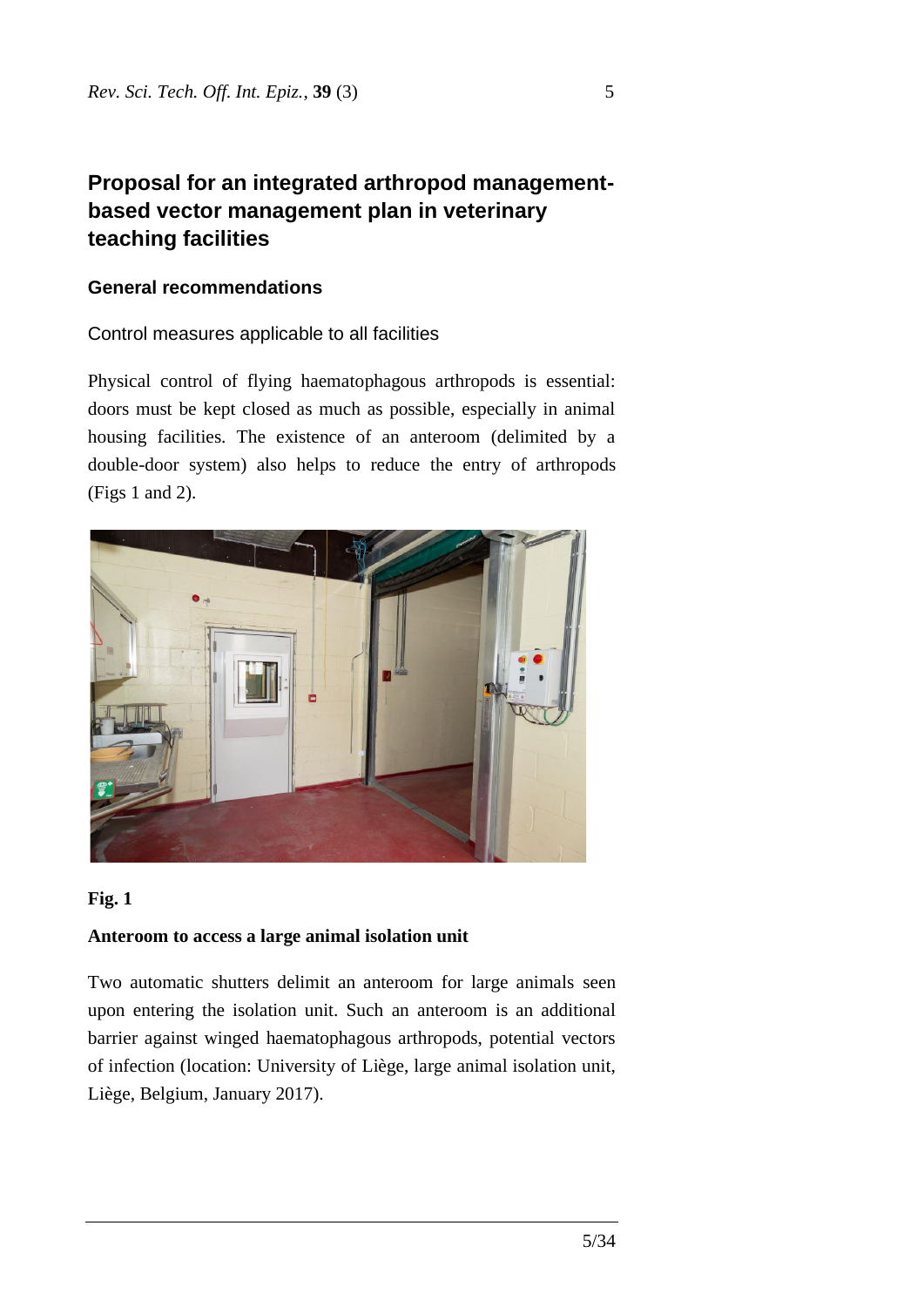

## **Fig. 2**

## **Anteroom to access a small animal isolation unit**

A double-door system delimits an anteroom, which is an additional protection against the entrance of potential vectors of infections from outside the unit (and their exit) (location: University of Liège, small animal isolation unit, Liège, Belgium, January 2017).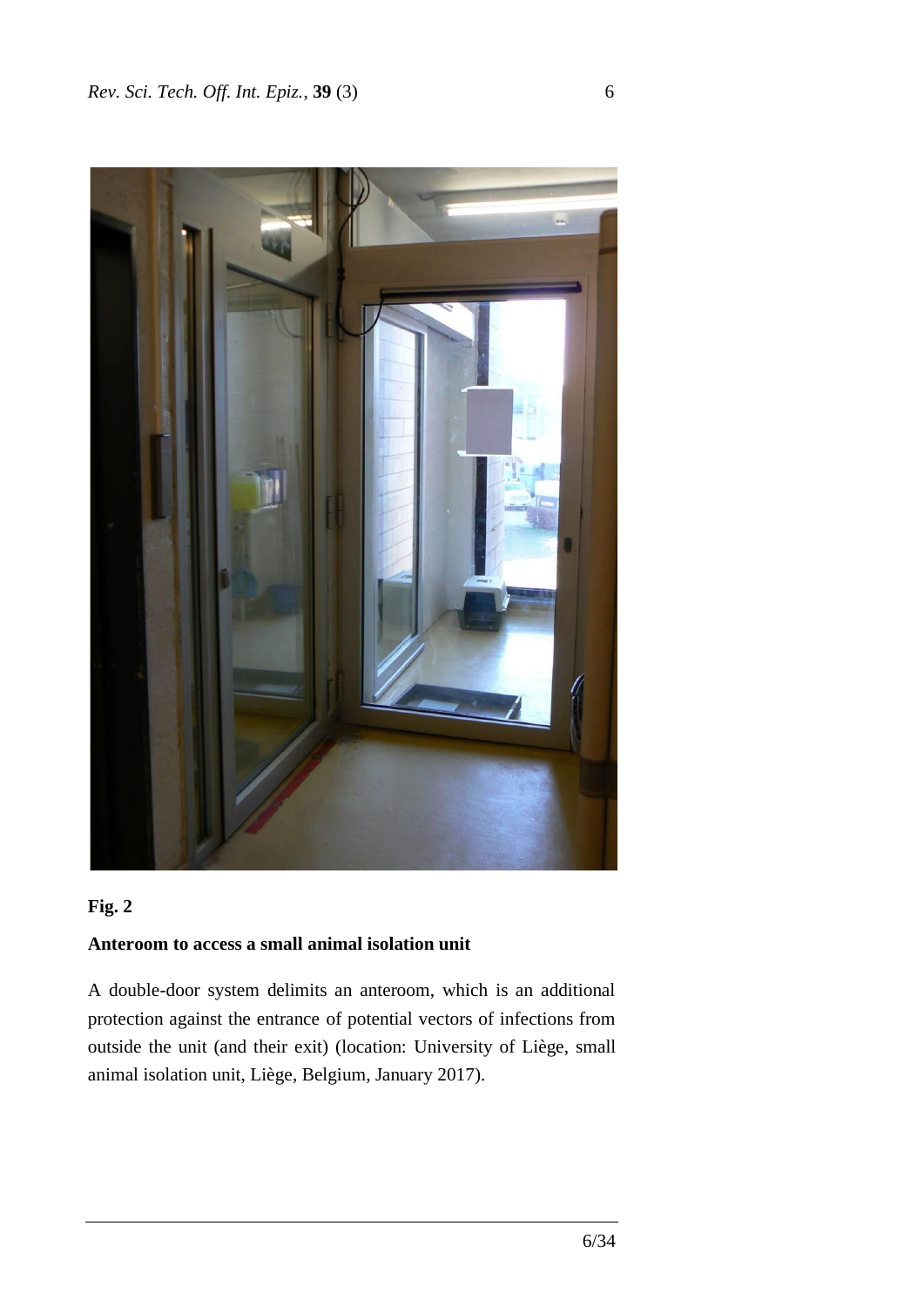Potential mosquito breeding sites should be minimised by overturning or covering any object where water could accumulate, filling holes (with earth, stones or sand) and regular cleansing of gutters, along with their repair when damaged  $(20)$ .

Sanitation and hygiene are essential to reduce fly infestation. Figure 3 illustrates a situation that must be avoided. Any non-essential organic matter, e.g. spilled feed or faeces/soiled litter, should be cleaned as quickly as possible. Trash cans should be emptied at least once a week and kept closed at all times.



### **Fig. 3**

## **Poor management of a container for biologically contaminated waste**

Poor waste management is a strong attractant for some groups of haematophagous arthropods, especially if containers for biologically contaminated waste are concerned. In this figure, larvae have already developed on the container. The outsides of waste containers should be kept as clean as possible to avoid such situations.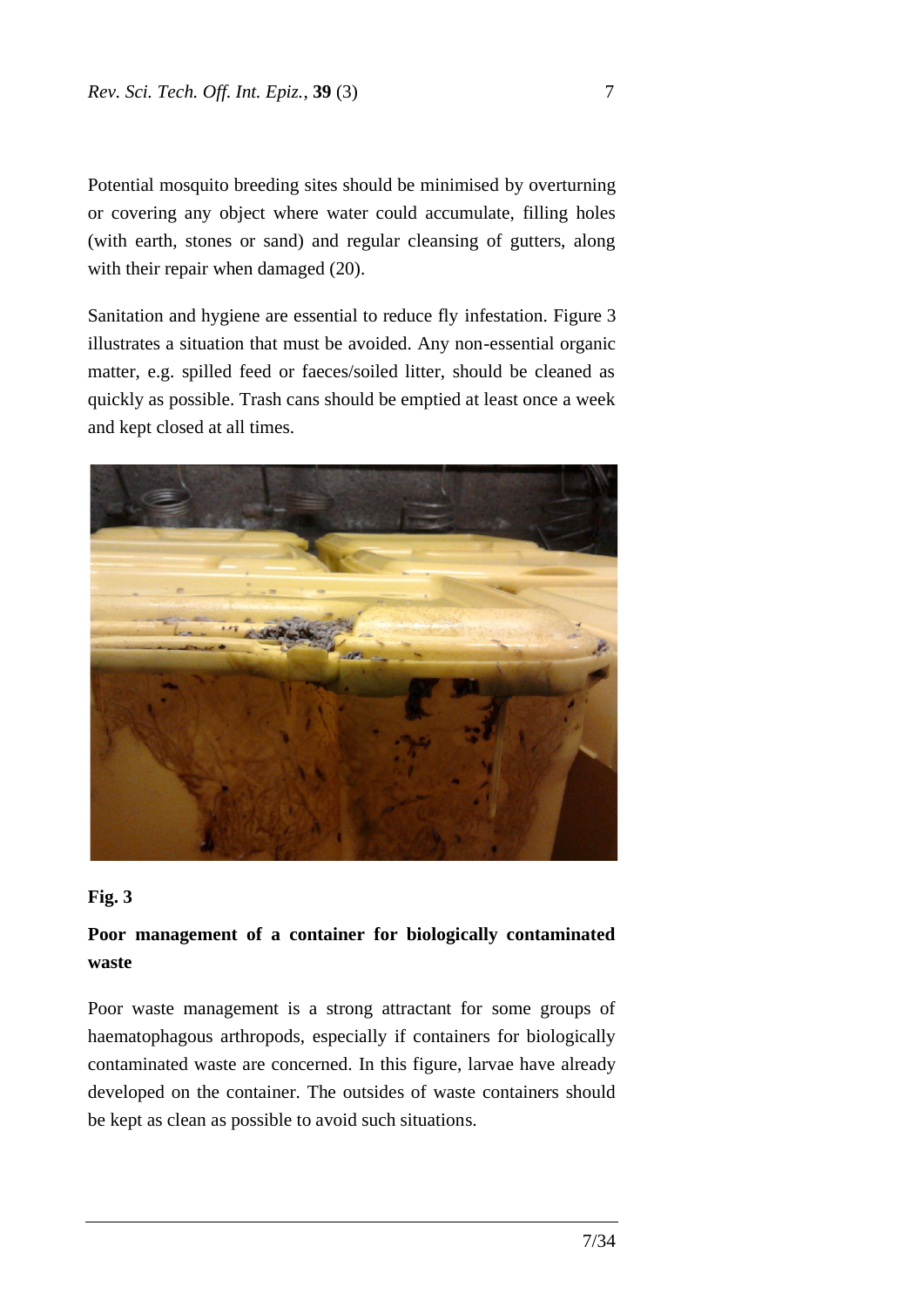Lice- and flea-infested animals should be housed apart from other animals and their movements among facilities strictly minimised; infested cats should be carried in a transportation box. Attending people should wear appropriate equipment to protect working clothes and avoid transferring parasites from one animal to another. Each animal should have its own grooming equipment and bedding. Adequate biosecurity measures should be implemented upon animal discharge, i.e. cage cleansing and appropriate treatment of grooming equipment.

Given the potential risk of spreading infection through fomites (21), cleaning and disinfection of animal transport devices, such as transportation boxes for small animals (cats, pocket pets, etc.), livestock transporters and horse trailers, should not be neglected. Indeed, several studies have identified contaminated livestock transport vehicles as sources of pathogens such as classical swine fever virus (22) and *Salmonella* spp. (23). According to the Regulation (EC) No. 853/2004 of the European Parliament and of the Council of 29 April 2004, laying down specific hygiene rules for on [*sic*] the hygiene of foodstuffs, all vehicles transporting animals must be cleaned and disinfected each and every time animals are unloaded at slaughterhouses, farms and collection points (24). The construction of a washing station for trailers is strongly encouraged in each veterinary teaching institution.

For livestock, insect control in transport vehicles is also important to avoid the introduction of new arthropod species (25); it is now recommended by European Regulations related to the control of bluetongue, for example Commission Regulation (EC) No. 1266/2007 (26).

Information, training and education

In order to be efficient, IVM should be available in the standardised form of clear and structured procedures. As vector control is one component of veterinary biosecurity, all measures/tools should be included in the Biosecurity Standard Operating Procedures (SOPs), as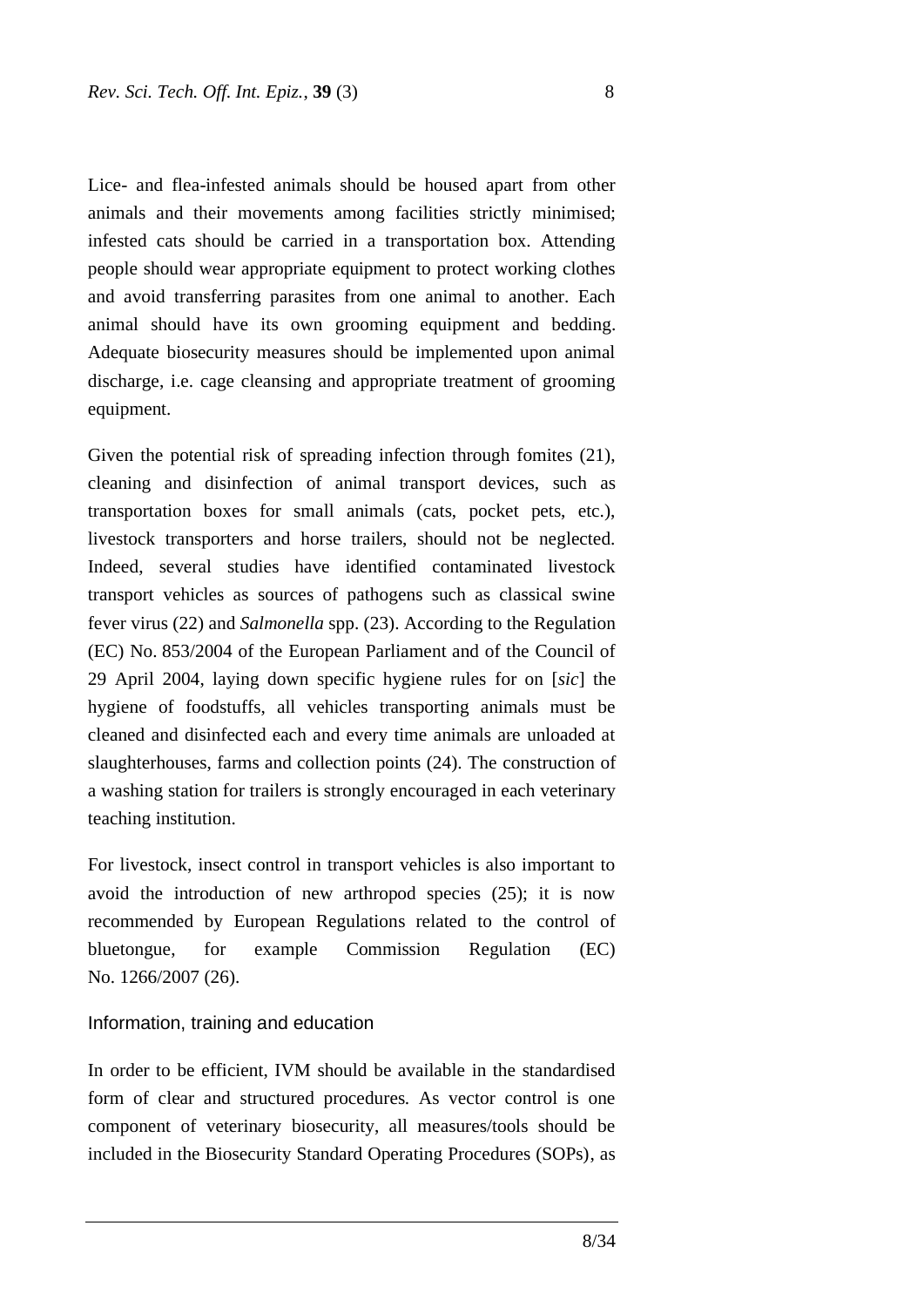applied to the Faculty of Veterinary Medicine, University of Liège, Belgium, for example (27).

Training workers and technicians in all facilities is also one of the keys to success of an arthropod control plan. These persons will be in the frontline, as they take care of animals every day. It is therefore crucial for them to have the appropriate knowledge to identify any problematic situation that requires the adaptation of IVM to a new situation or species. Continuing education is also essential, for example to keep staff aware of potential emerging arthropod species and infections.

In a veterinary faculty, an effective arthropod plan cannot work without the effective involvement of students. This includes provision of adequate education in the importance of arthropods as potential vectors, endemic and threatening exotic vector-borne infections, appropriate control measures and IVM.

As the control of arthropods is everyone's business, it is also crucial to regularly inform animal owners and, more broadly, the general population. For example, periodic (seasonal) campaigns on the prevention of tick bites are important to raise awareness of infestation risks of companion animals.

### Monitoring, record keeping and traceability

Record keeping and traceability are important components of IVM, and may include several pillars. The recording of any chemical treatment provided to an animal or to the environment is highly recommended. As daily checking for the presence of arthropods is strongly advised (e.g. the presence of ticks or fleas on dogs and cats, fly counts on pastured cattle), observations of arthropods should be recorded carefully and included in the monitoring system, in combination with trapping results, as described in Part 2 (19).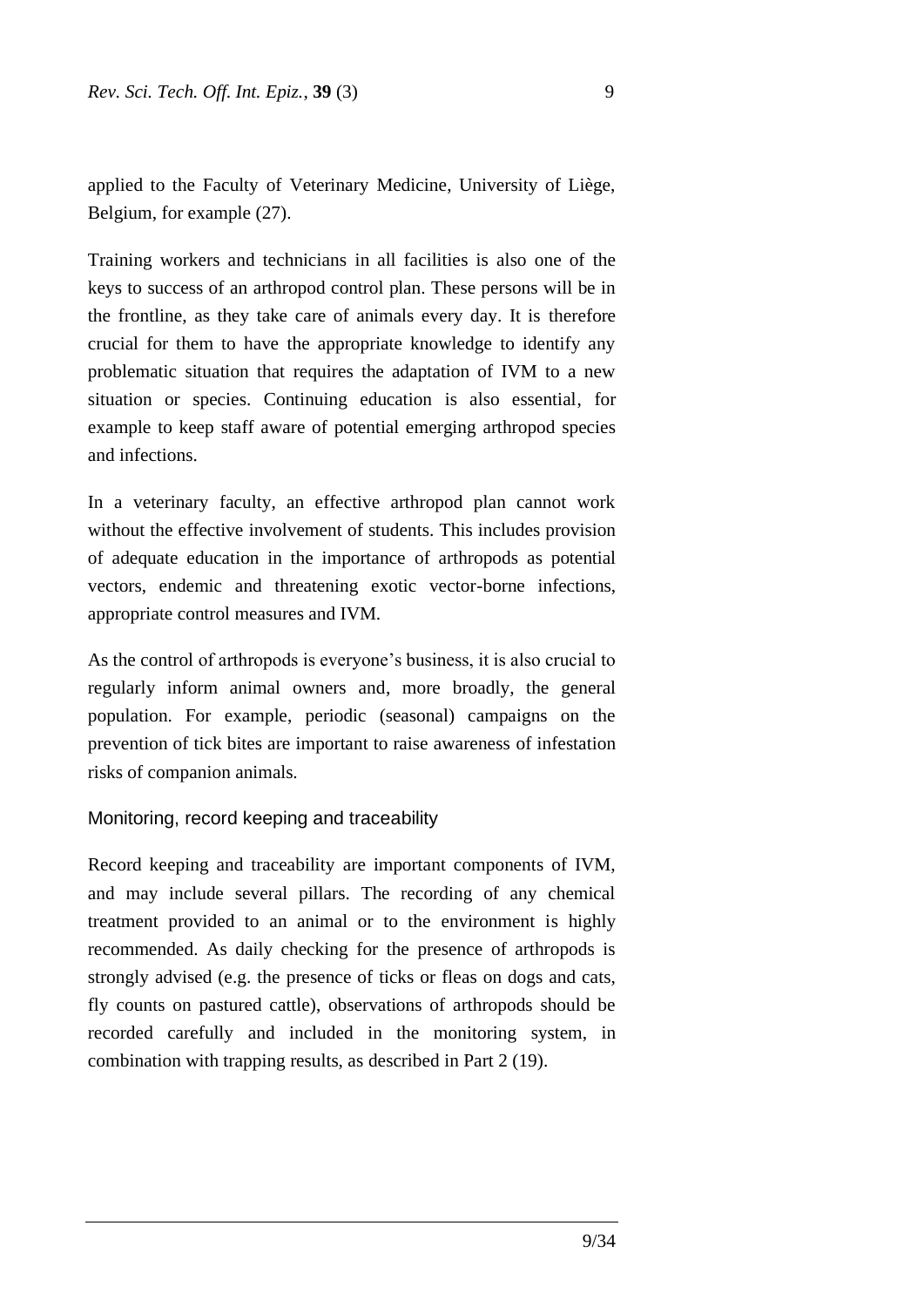## **Large animal facilities (ruminants, horses and pigs)**

Tables I and II summarise the control and preventive arthropod-specific measures adapted to large animal facilities, i.e. veterinary hospitals, pig farms and educational farms housing ruminants.

## **Table I**

## **Winged haematophagous arthropods: control measures and tools in large animal facilities**

| <b>Measures</b>                                                                        | <b>Mosquitoes</b>           | <b>Biting</b><br>midges | <b>Tabanids</b><br>(horse flies) | Flies* | <b>Black flies</b> | <b>Sandflies</b> | <b>References</b> |
|----------------------------------------------------------------------------------------|-----------------------------|-------------------------|----------------------------------|--------|--------------------|------------------|-------------------|
|                                                                                        | Physical tools and measures |                         |                                  |        |                    |                  |                   |
| Keep doors closed at all times                                                         | X                           | X                       | X                                | X      | X                  | X                |                   |
| Double-doorway system                                                                  | X                           | X                       | X                                | X      |                    | X                | 28                |
| Window screens/nets - regular mesh size $( \geq 1.5 \text{ mm})$ (regular maintenance) | X                           |                         | X                                | X      |                    |                  | 28, 29, 30        |
| Window screens/nets - mesh size < 1 mm (regular maintenance)                           |                             | X                       |                                  |        | X                  | X                | 28, 29            |
| Trapping                                                                               |                             |                         |                                  |        |                    |                  |                   |
| $-$ CO <sub>2</sub> -baited light trap                                                 | X                           |                         |                                  |        |                    |                  | 31, 32, 33        |
| - OVI light traps                                                                      |                             | X                       |                                  |        |                    |                  | 34                |
| - Sticky papers or traps                                                               |                             |                         |                                  | X      |                    | X                | 28                |
| - Ultraviolet fly traps                                                                |                             |                         |                                  | X      |                    |                  | 28                |
| - Electric fly killers                                                                 |                             |                         |                                  | X      |                    |                  | 28                |
| - H-trap                                                                               |                             |                         | X                                |        |                    |                  | 35                |
| Pasture: shelter providing dark conditions                                             |                             |                         |                                  |        | X                  |                  | 36                |
|                                                                                        | <b>Chemical tools</b>       |                         |                                  |        |                    |                  |                   |
| Synthetic contact organic products                                                     |                             |                         |                                  |        |                    |                  |                   |
| - Organophosphorus compounds                                                           | x                           |                         |                                  |        |                    |                  | 37                |
| Carbamates<br>$\qquad \qquad -$                                                        | x                           |                         |                                  |        |                    |                  | 38                |
|                                                                                        |                             |                         |                                  |        |                    |                  |                   |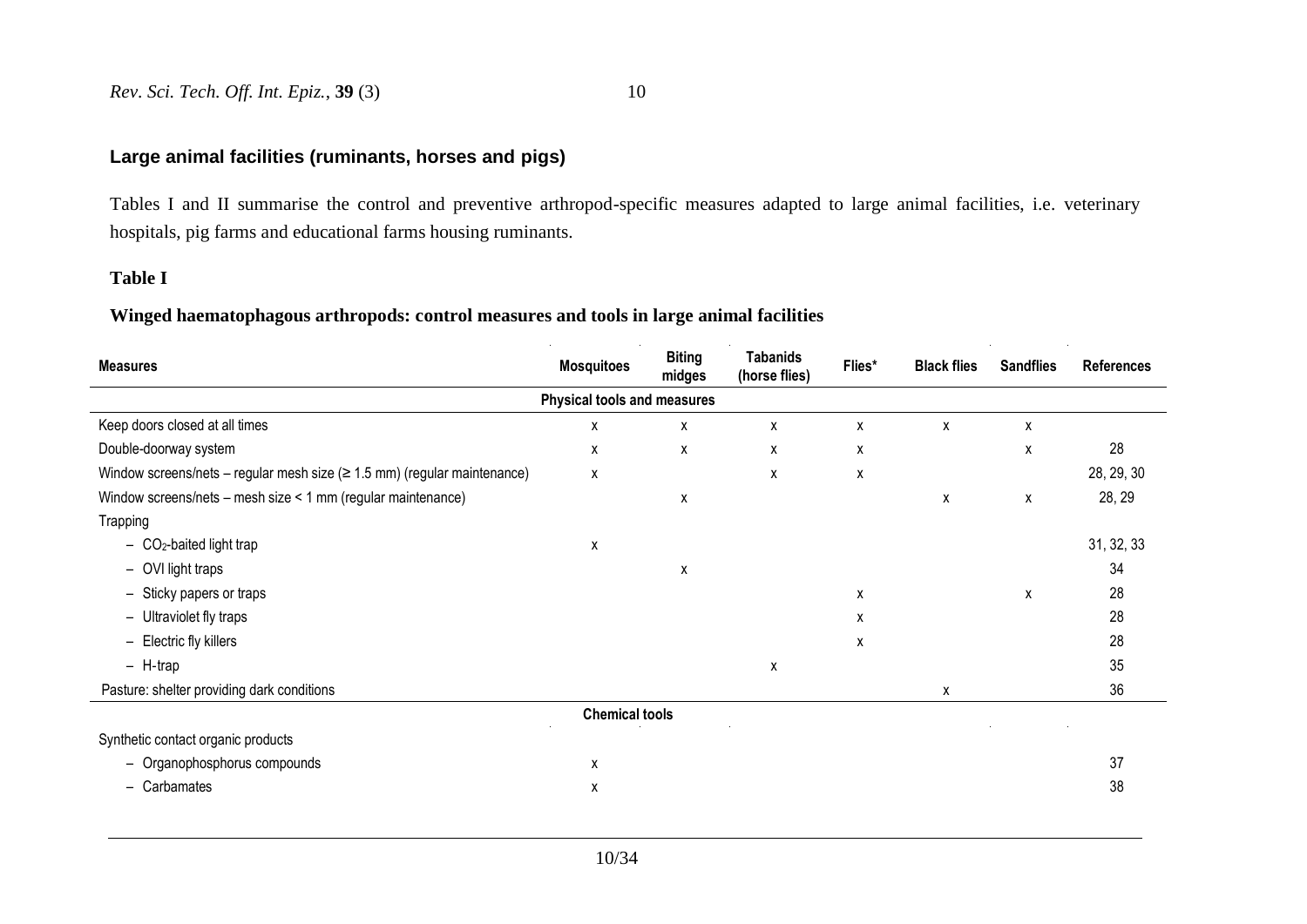| <i>Rev. Sci. Tech. Off. Int. Epiz.</i> , 39 (3) |  |  |  |  |  |
|-------------------------------------------------|--|--|--|--|--|
|-------------------------------------------------|--|--|--|--|--|

| - Pyrethroids                                                                                                                                                                                                                                            | X                             | X | X | χ | Χ | X | 37, 39, 40, 41,<br>42, 43, 44 |
|----------------------------------------------------------------------------------------------------------------------------------------------------------------------------------------------------------------------------------------------------------|-------------------------------|---|---|---|---|---|-------------------------------|
| - Diethyltoluamide (also called DEET)                                                                                                                                                                                                                    |                               |   | x |   |   |   | 45                            |
| Insecticides on adult sick animals (treated ear tags, topical pour-on, sprays)                                                                                                                                                                           | x                             | X | X | X | X |   | 46, 47, 48                    |
| Insecticides in the environment (e.g. room sprays etc.)                                                                                                                                                                                                  | Χ                             |   |   | X | X |   | 28, 38, 47                    |
|                                                                                                                                                                                                                                                          | <b>Environmental measures</b> |   |   |   |   |   |                               |
| Avoid all factors favouring the presence and accumulation of standing water                                                                                                                                                                              | X                             |   |   |   |   |   | 49                            |
| Control moisture                                                                                                                                                                                                                                         |                               | X | X | X |   |   | 50, 51                        |
| Reduce/eliminate emergent and unwanted vegetation                                                                                                                                                                                                        | x                             |   |   |   |   | X | 20, 49                        |
| Pasture: make water fluctuate by 30-40 cm every six days in large reservoirs<br>of drinking water                                                                                                                                                        | X                             |   |   |   |   |   | 20, 49                        |
| Experimental and educational farm: keep silage well covered                                                                                                                                                                                              |                               |   |   | X |   |   | 52                            |
| Strict hygiene (eliminate substrates such as faeces, silage and organic<br>residues) and sanitation                                                                                                                                                      |                               | X |   | X |   |   | 47,53                         |
| Avoid accumulation of organic debris (frequent inspection and removal)                                                                                                                                                                                   |                               | X | X | X |   | X | 47, 50, 53, 54,<br>55         |
| Disturb organic debris once a week (e.g. spilled feed, bedding, rotten<br>vegetation, leaves)                                                                                                                                                            |                               |   |   | X |   |   | 56                            |
| Remove detritus from nearby bodies of water                                                                                                                                                                                                              |                               |   |   |   | X |   | 57                            |
| Pasture - watering ponds                                                                                                                                                                                                                                 |                               |   |   |   |   |   |                               |
| - Regular treatment with biological larvicide or introduction of insect-<br>eating fishes is encouraged                                                                                                                                                  | x                             |   |   |   |   |   | 58                            |
| - Drainage/paving of the surrounding area (water-filled hoof prints act as<br>breeding sites) and regular cleaning                                                                                                                                       | X                             |   |   |   |   | χ | 28,59                         |
| Tyre storage (experimental and educational farm)                                                                                                                                                                                                         |                               |   |   |   |   |   |                               |
| Tyres used to cover silage bunkers<br>When not in use, stored under a roof or covered, on racks with the<br>possibility of inspecting them separately<br>Holes pierced in tyres (to avoid accumulation of water)<br>Prompt recycling if not used anymore | Χ                             |   |   |   |   |   | 60                            |
| Weekly inspection, and dumping out of any accumulated water                                                                                                                                                                                              | X                             |   |   |   |   |   | 61                            |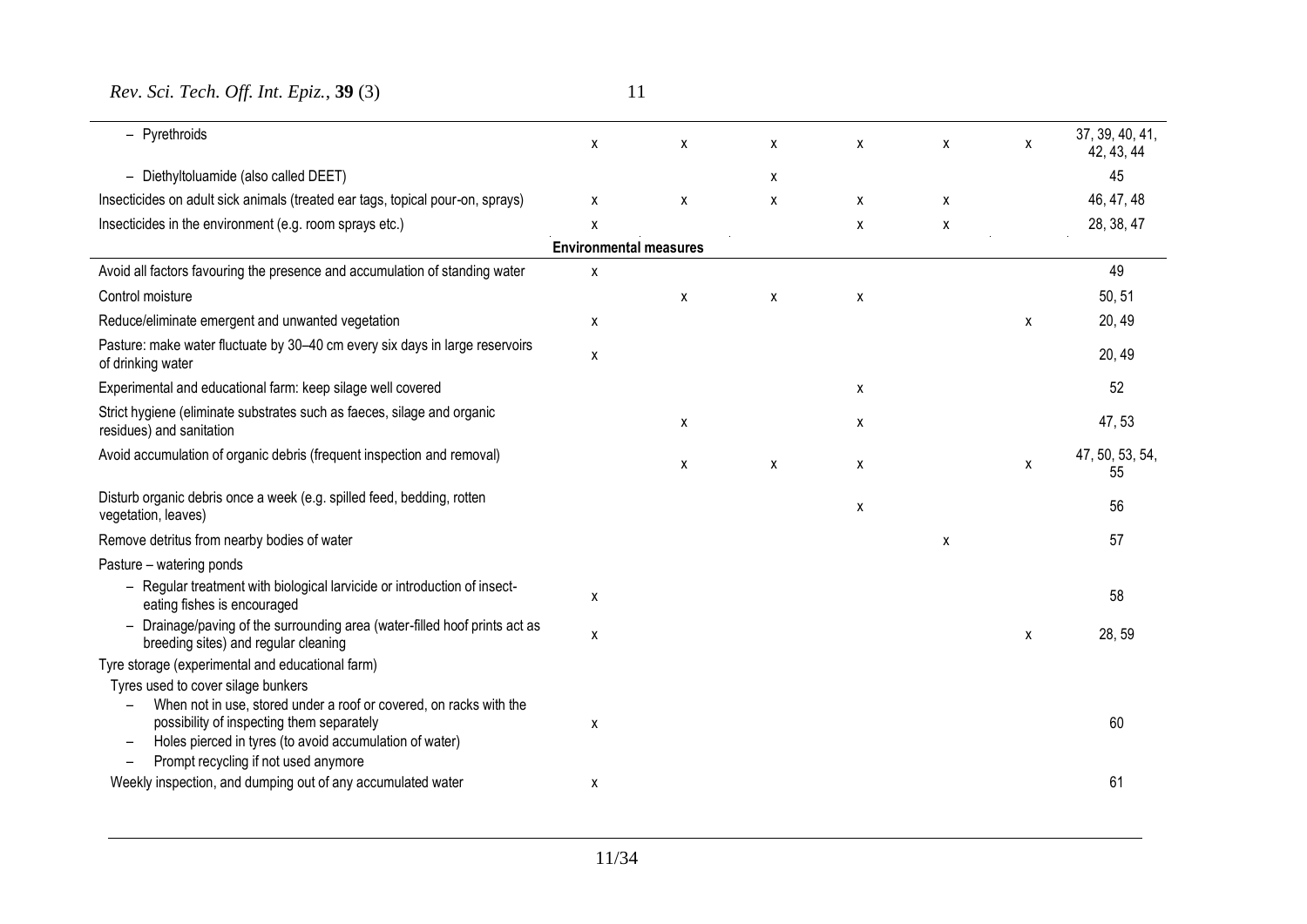*Rev. Sci. Tech. Off. Int. Epiz.*, **39** (3) 12

| Trash cans                                                                                                        |   |   |   |   |                |
|-------------------------------------------------------------------------------------------------------------------|---|---|---|---|----------------|
| - Weekly disposal and cleaning (especially if containing biologically<br>contaminated waste such as blood etc.)   | x |   | x | x | 40, 51         |
| - Keep trash cans covered (lids) (especially if containing biologically<br>contaminated waste such as blood etc.) | x |   | X | x | 40, 51         |
| Drainage system                                                                                                   |   |   |   |   |                |
| - Rain gutters – periodic inspection and cleansing (leaves/debris)                                                | x |   |   |   | 60, 62         |
| - Rain gutters - repair leaks and use a suitable gradient                                                         | X |   |   |   | 60, 62         |
| - Drains - keep drainage ditches free of excessive vegetation and<br>debris                                       | X |   |   |   | 61             |
| - Drains - screen small drains and keep free of water and debris                                                  | x |   |   |   | 61             |
| Manure/faeces                                                                                                     |   |   |   |   |                |
| - Store manure in a remote site, if possible, where it will not be rewetted                                       |   | x | X |   | 40, 47, 53, 56 |
| - Daily removal                                                                                                   |   |   | X |   | 63             |
| - Scrape/harrow walls and floor regularly to break up any dry faecal<br>accumulations in boxes/stalls             |   |   | x |   | 47             |
| - Disturb manure once a week to prevent eggs hatching                                                             |   |   | X |   | 56, 62         |
| - Pasture (low cattle density): disturb freshly deposited cattle faecal<br>pads                                   |   |   | X |   | 64             |

\* these flies include stable flies and horn flies

CO2: carbon dioxide

OVI: Onderstepoort Veterinary Institute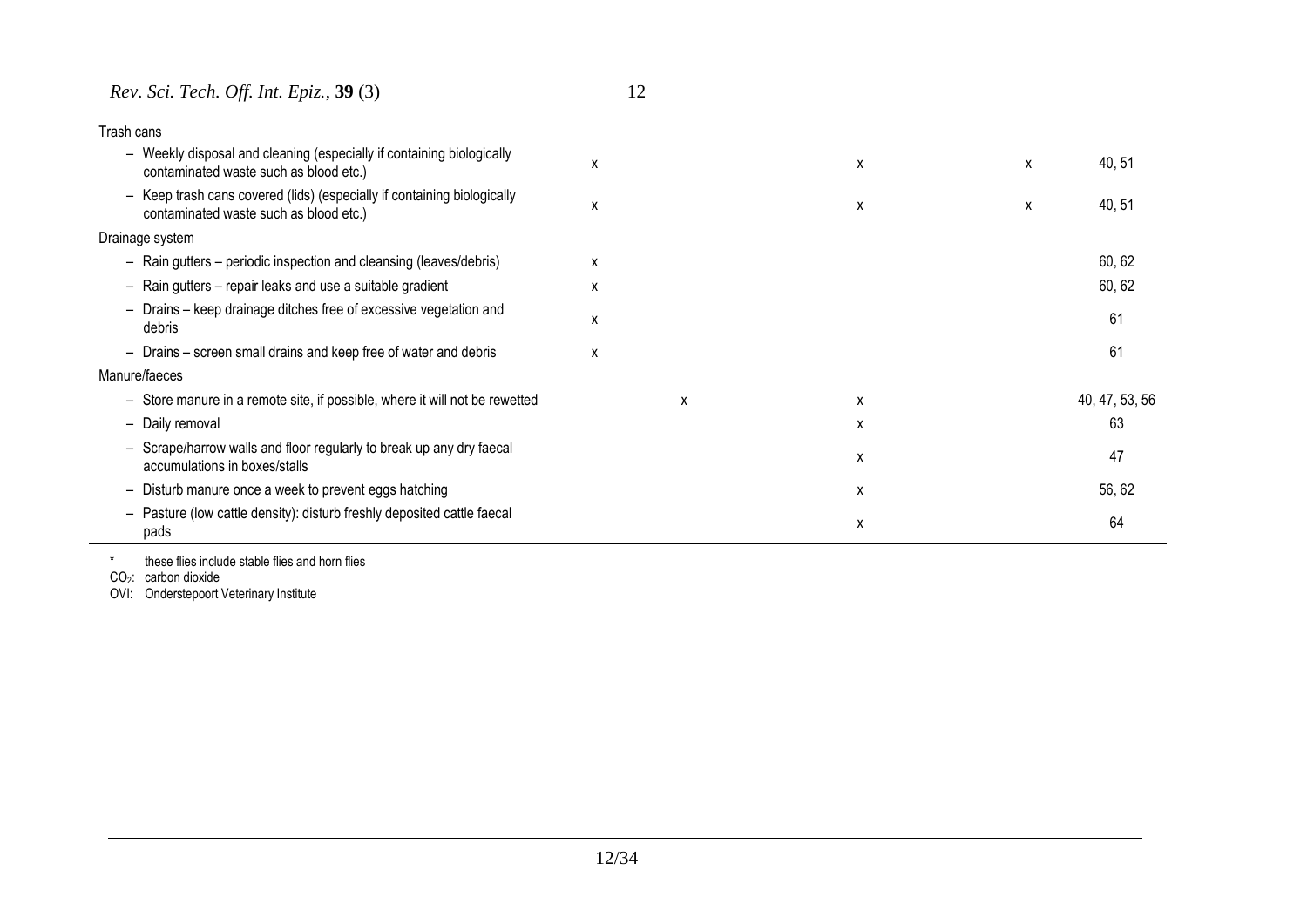# **Table II**

# **Ticks, fleas and lice: control measures in all facilities**

| <b>Measures</b>                                                                                                                                          | <b>Ticks</b> | Lice | <b>Fleas</b> | <b>References</b> |
|----------------------------------------------------------------------------------------------------------------------------------------------------------|--------------|------|--------------|-------------------|
| <b>Physical control</b>                                                                                                                                  |              |      |              |                   |
| Separate/limit contacts (physical separation) between infested and non-infested animals                                                                  |              | X    | X            | 65,66             |
| Avoid sharing equipment (grooming material, blankets, etc.)                                                                                              |              | X    | X            | 65                |
| Small animals: avoid tick habitat when walking dogs outside the clinic (edges of lawns and proximity of brushes)                                         | x            |      |              | 67                |
| Limit movements of animals among facilities (to reduce transfer of ticks and other ectoparasites)                                                        | x            | X    | X            | 66                |
| Small animals: regular checking of animals - daily tick checks and removal                                                                               | x            |      |              | 67                |
| Small animals: daily mechanical cleaning of cages and bedding areas - keeping housing well swept and floors washed                                       |              |      | X            | 68                |
| Shearing/clipping if necessary (severe infestation)                                                                                                      |              | X    | X            | 65                |
| Chemical control - repellents/environment                                                                                                                |              |      |              |                   |
| Application of chemical treatment on animals (repellents)                                                                                                | X            | X    | X            | 41,69             |
| Herd management: ivermectin or related pesticides; for lice, repeat the treatment after 10-14 days - treat all animals                                   | X            | X    |              | 44                |
| Small animals: environment chemical treatment with insecticides                                                                                          | X            | X    | X            | 70                |
| <b>Environmental control</b>                                                                                                                             |              |      |              |                   |
| Landscape management                                                                                                                                     |              |      |              |                   |
| - Reduce ticks around buildings (most ticks are located within 3 m of the lawn perimeter, along woodland edges,<br>stone walls and ornamental plantings) | x            |      |              | 71                |
| - Regularly trim tree branches and shrubs around the lawn edge (to allow more sunlight in)                                                               | x            |      |              | 71                |
| - Regularly mow and remove cover vegetation around buildings, especially in dog walking areas                                                            | x            |      |              | 71                |
| - Remove leaf litter, clear tall grasses and brush at the edge of pastures and around stone walls (and wood piles)                                       | x            |      |              | 71                |
| - Fencing (to exclude large wild hosts)                                                                                                                  | x            |      |              | 71                |
| - Management of rodent potential habitat (control vegetation around outdoor-stored items, seal stone walls and<br>small openings)                        | x            |      |              | 71                |
| Pasture: 1-m buffer area of wood chips/tree bark or gravel between pasture and woods (to restrict tick<br>migration into pastures)                       | X            |      |              | 71                |
| Control of rodents to minimise contacts with arthropods                                                                                                  | х            |      | X            | 71                |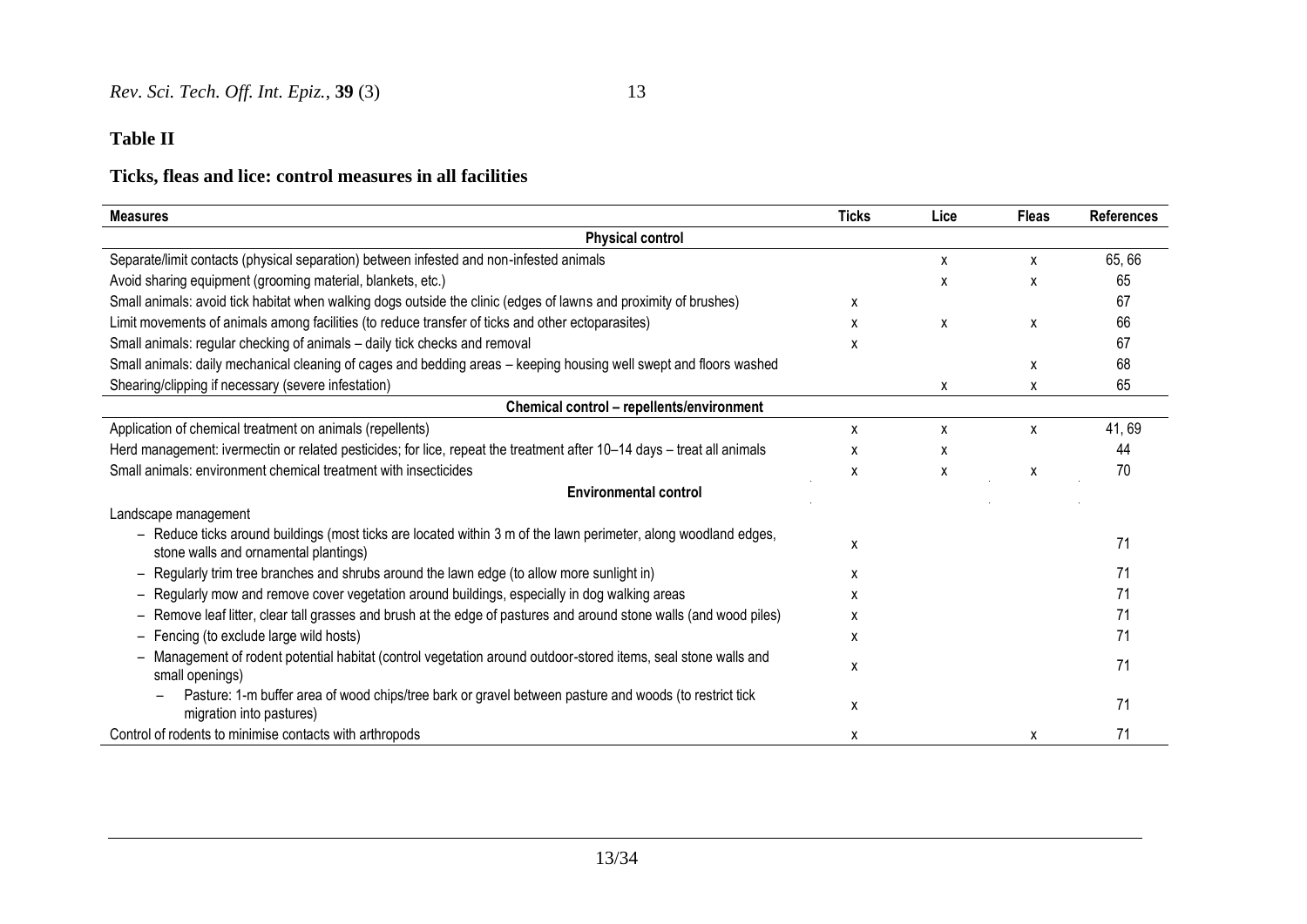The chemical control of adult flies in such facilities is only recommended a) when populations reach damaging levels, b) during epidemics of an emerging infection (e.g. bluetongue), c) in the case of introduction of an exotic arthropod (e.g. *Aedes albopictus*) or d) when there is a risk to human health (e.g. Crimean–Congo haemorrhagic fever or TBE). Nevertheless, chemical control cannot replace adequate hygiene measures.

Onderstepoort Veterinary Institute (OVI) traps may be used for the monitoring of biting midges in strategic locations, for example around large animal isolation premises and pastures (72).

In areas where they are present (rural and semi-rural environments), natural predators, such as swallows or swifts and bats, contribute to the reduction of adult flying insects (73). As generalist predators, bats can consume up to 1,000 mosquitoes and other kinds of insects in only one hour (74). Barn swallows consume large numbers of flies, which can plague livestock (75). They feed on selected aerial insects of intermediate size that occur at relatively high density and have poor flight performance (76). A single barn swallow can consume 60 insects per hour (77). Nevertheless, birds and bats may play the role of vectors of pathogens such as *Salmonella* spp., *Campylobacter* spp. and *Clostridium difficile* (78, 79, 80, 81). They should be prevented from accessing facilities and limited to the area around them, through placement of artificial nests in dedicated areas not at risk, for example.

#### Large animal isolation facilities

In addition to boarding windows, double screening on the air extraction system provides an additional barrier in large animal isolation facilities, using: a) a screen with regular mesh size (first barrier between animals and outdoors) (Figs 4 and 5) and b) small-size mesh screen to prevent the exit of smaller insects, placed 'downstream' from the first screen level (to limit fouling). Regular maintenance and cleansing of screens/filters are essential to limit fouling because this reduces ventilation efficacy. They should be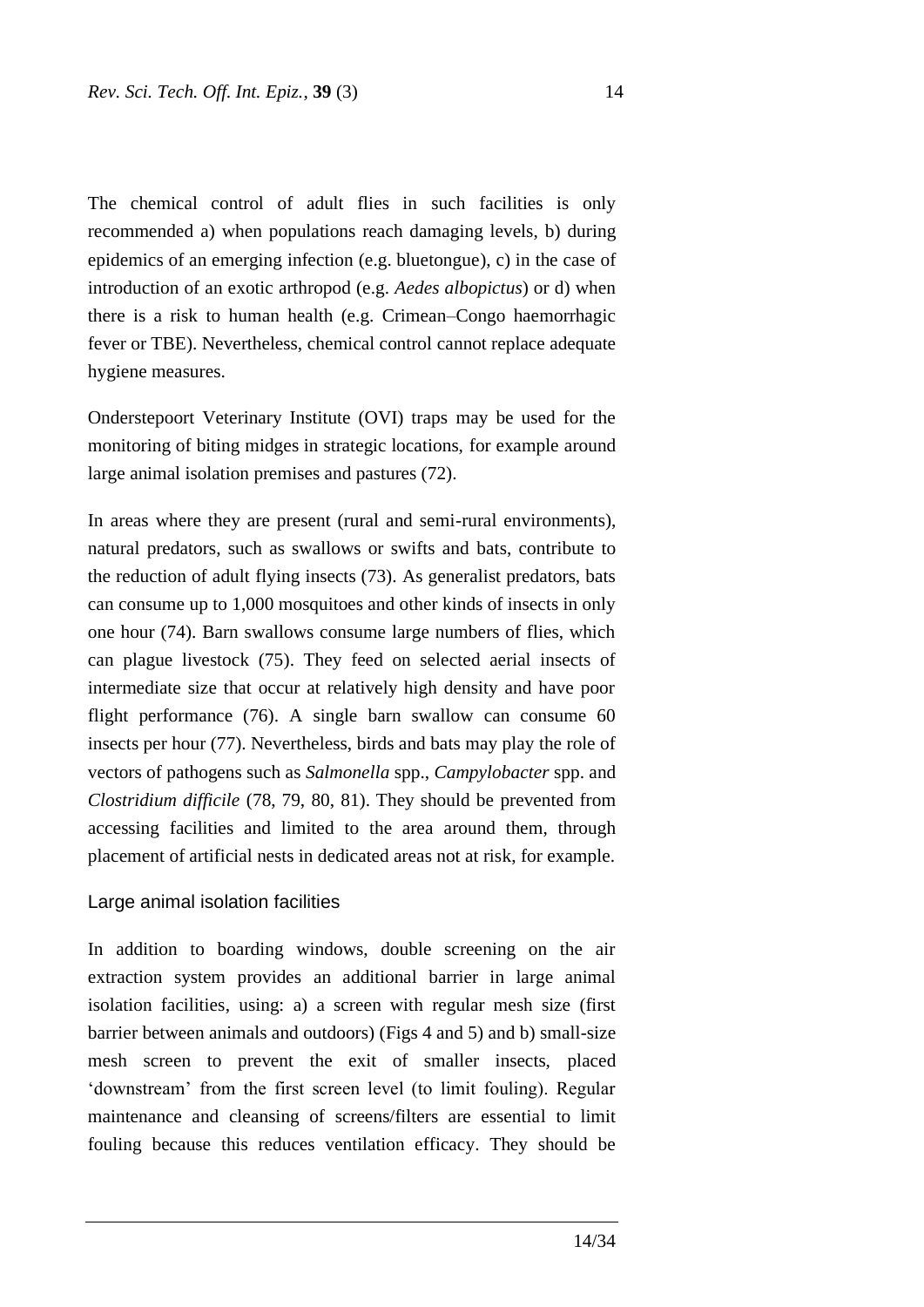regularly inspected for any damage, and cleaned once a month. Indeed, rapid fouling has a negative impact on ventilation.



### **Fig. 4**

## **Screen on the air blasting system in a large animal isolation unit**

Screening the openings of air blast systems helps to reduce the entrance of winged haematophagous arthropods, potential vectors of infection, from outdoors (location: University of Liège, large animal isolation unit, Liège, Belgium, January 2017).



#### **Fig. 5**

**Screen on the air exhaust system in a large animal isolation unit**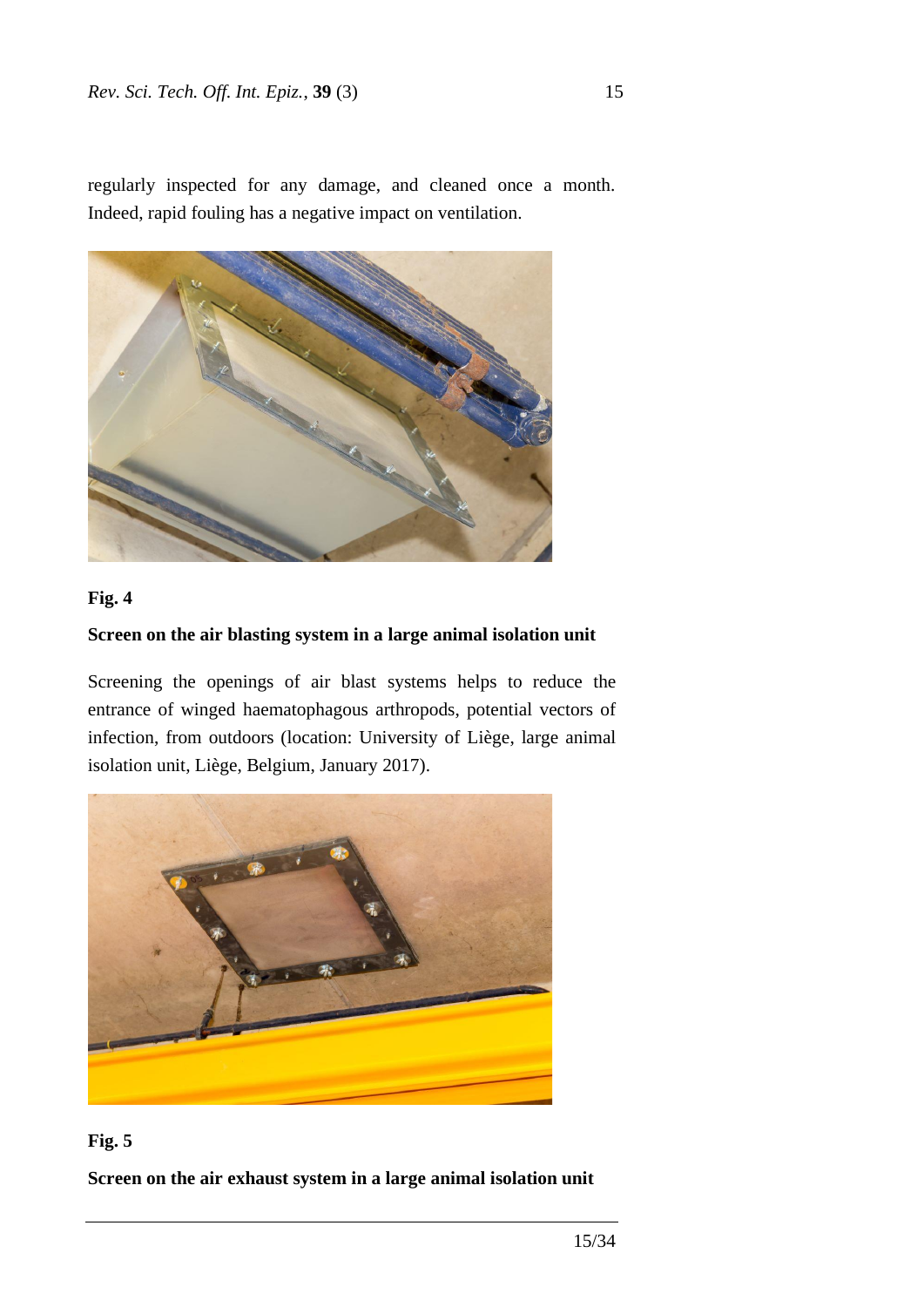First level of screening on the air exhaust system that helps to prevent the exit of mosquitoes and flies (as it is of regular mesh size) from the isolation unit to the outside of the unit. It is a barrier to their escape if they are potentially contaminated. A second level of screening, with smaller mesh size, is placed 'downstream' to block smaller arthropods such as *Culicoides* biting midges (location: University of Liège, large animal isolation unit, Liège, Belgium, January 2017).

#### Farms housing ruminants

Several management methods suggested in Table II to control permanent ectoparasites and ticks are of particular interest for a farm, i.e. landscape management and herd management. To improve tick control, landscape management and restricted access of wild animals to pastures could be combined. New animals should be quarantined, inspected and treated with insecticide prior to their introduction to the herd. Furthermore, it is strongly advised to monitor the effectiveness of treatment.

It is important to avoid, or limit as much as possible, potential mosquito breeding sites in pastures, by draining or paving the area around watering points, draining standing water and reducing or eliminating vegetation close to water (59). Water storage tanks should be made mosquito-proof, e.g. by fixing a sieve on the cover, as such devices help reduce mosquito populations (82). Flushing out the water in watering tanks or troughs every week is strongly recommended if drainage outside the area is good (60).

Old tyres generally used to cover silage bunkers should be stored appropriately when not in use, e.g. under a roof or covered, in order to avoid the accumulation of rainwater. Furthermore, holes can be pierced in the tyres to avoid accumulation of standing water. They should be promptly recycled if not used anymore. One can investigate the alternatives to the use of tyres to cover silage bunkers.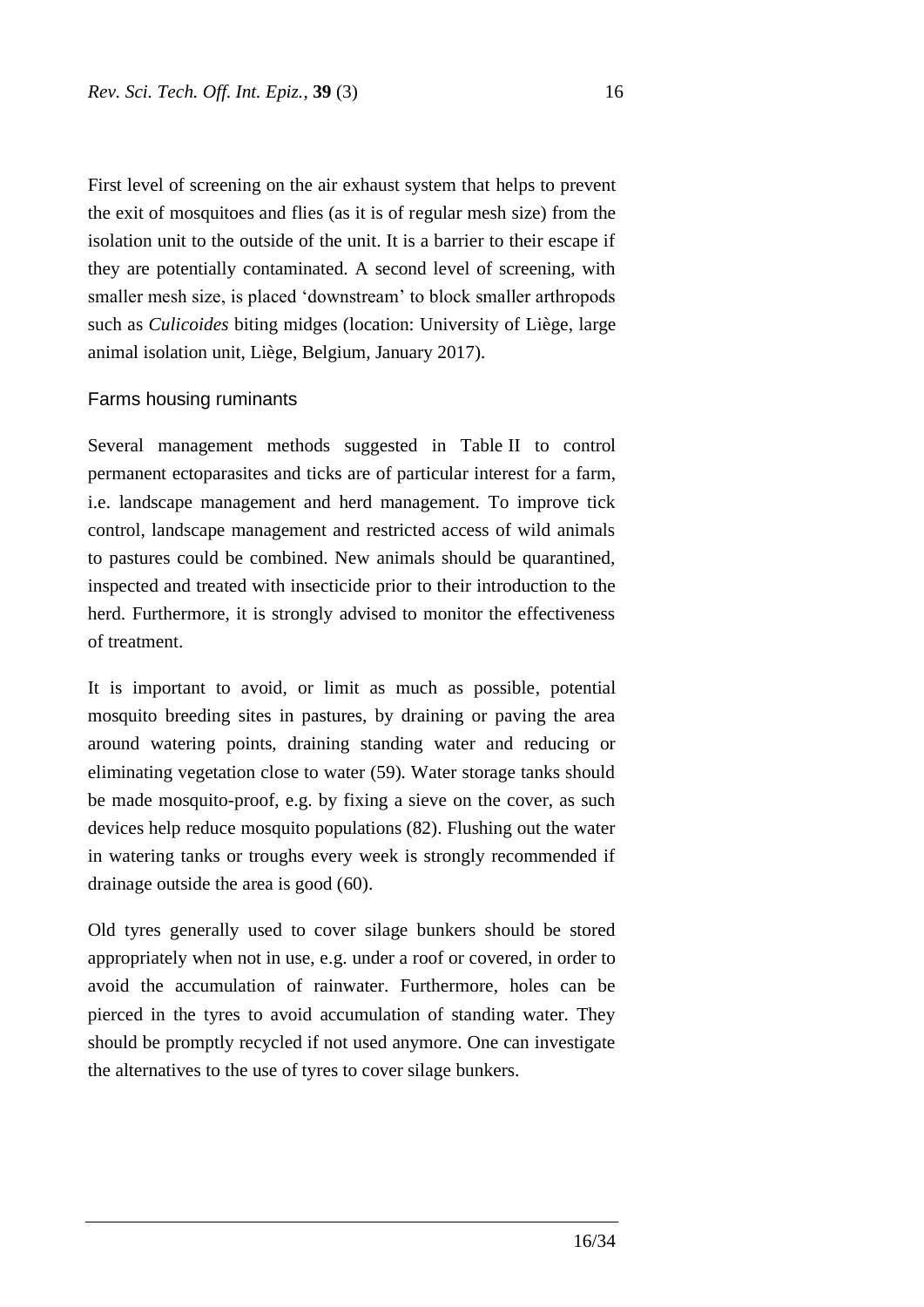Vegetation around buildings should be controlled in order to avoid providing a suitable environment for rodents and breeding sites for some groups of haematophagous arthropods. Figure 6 illustrates overgrown vegetation next to farm buildings; such a situation should be avoided.



## **Fig. 6**

### **Overgrown vegetation around farm buildings**

Such situations should be avoided, because vegetation offers rodents hiding places and generates decaying organic material that can provide breeding sites for some groups of haematophagous arthropods.

Stabling animals indoors does not reduce attacks by biting midges, because breeding sites have been reported indoors as well (83). Insecticides or repellents directly applied on animals provide some level of protection, but were not very successful when used during the European bluetongue epidemics (84).

Regarding black flies, an emergency action plan could be elaborated, in collaboration with the neighbouring municipality, to be prepared for and prevent any massive attack, because some pastures are located less than 100 m from a river.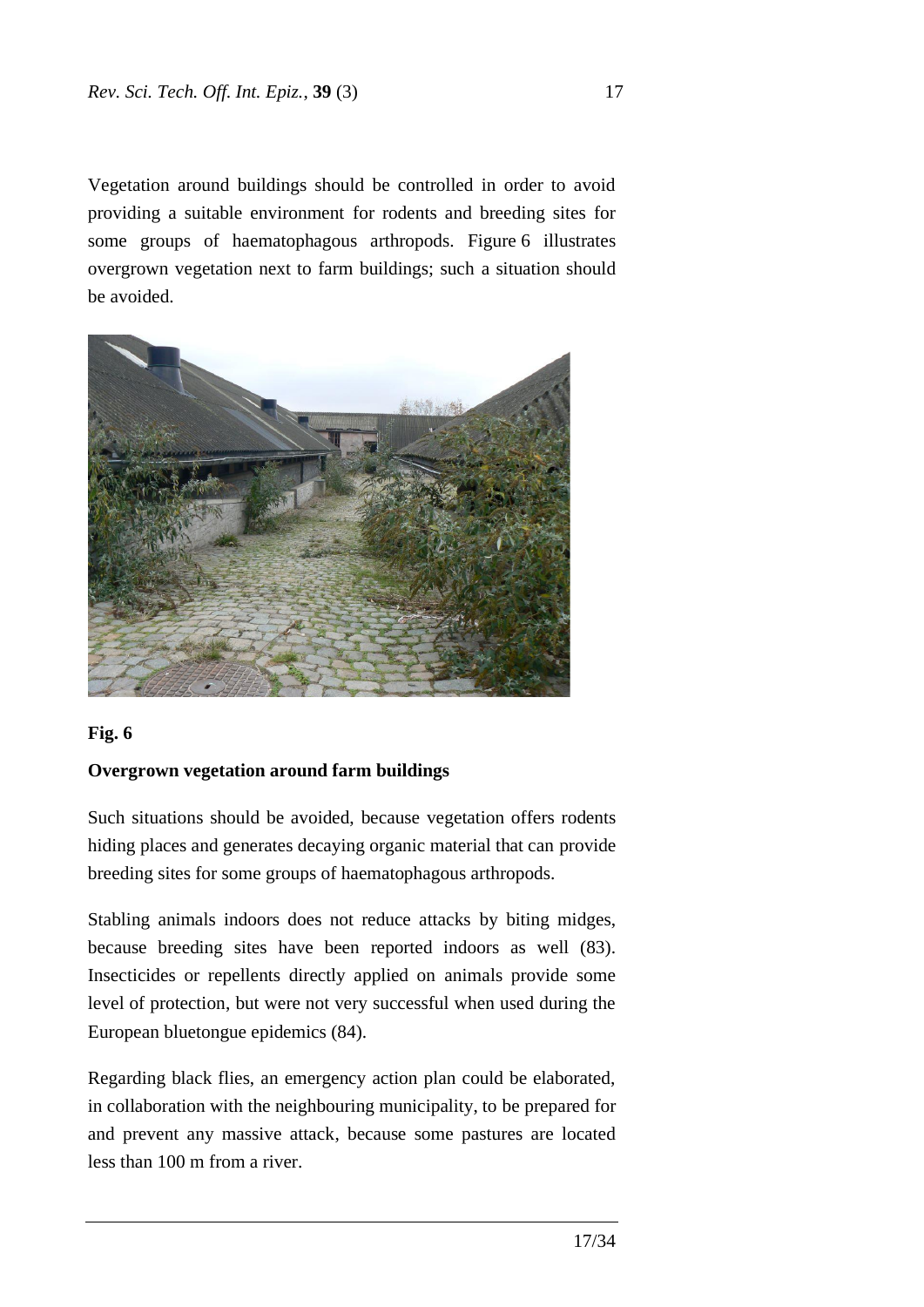## **Small animal facilities**

Control of haematophagous arthropods is easier to implement in small animal facilities, because it is possible to seal the environment more effectively. Control and preventive measures against arthropods of concern specific to small animal facilities are detailed in Tables II and III.

## **Table III**

#### **Winged haematophagous arthropods: control measures and tools in small animal facilities**

| <b>Measures</b>                                                                       | <b>Mosquitoes</b> | <b>Sandflies</b> | <b>References</b> |
|---------------------------------------------------------------------------------------|-------------------|------------------|-------------------|
| Physical measures and tools                                                           |                   |                  |                   |
| Keep doors closed at all times                                                        | x                 | χ                |                   |
| Window screens/nets – regular mesh size $(\geq 1.5 \text{ mm})$ (regular maintenance) | x                 |                  | 28, 29, 30        |
| Window screens/nets - mesh size < 1 mm (regular maintenance)                          |                   | x                | 28, 29            |
| Trapping                                                                              |                   |                  |                   |
| $-$ CO <sub>2</sub> -baited light trap                                                | x                 |                  | 31, 32, 33        |
| - Light traps                                                                         |                   | х                | 28                |
| - Bait traps                                                                          |                   | х                | 28                |
| - Sticky traps                                                                        |                   | x                | 28                |
| Flight traps, ultraviolet electrocutor trap                                           |                   | х                | 28                |
| <b>Chemical tools</b>                                                                 |                   |                  |                   |
| Synthetic contact organic products                                                    |                   |                  |                   |
| - Organophosphorus compounds                                                          | x                 |                  | 37                |
| - Carbamates                                                                          | x                 |                  | 38                |
| - Pyrethroids                                                                         | x                 | x                | 39, 40, 43        |
| Insecticides on animals (impregnated collars, spot-on)                                |                   | х                | 85                |
| Insecticides in the environment (e.g. room sprays etc.)                               | x                 | x                | 45, 86            |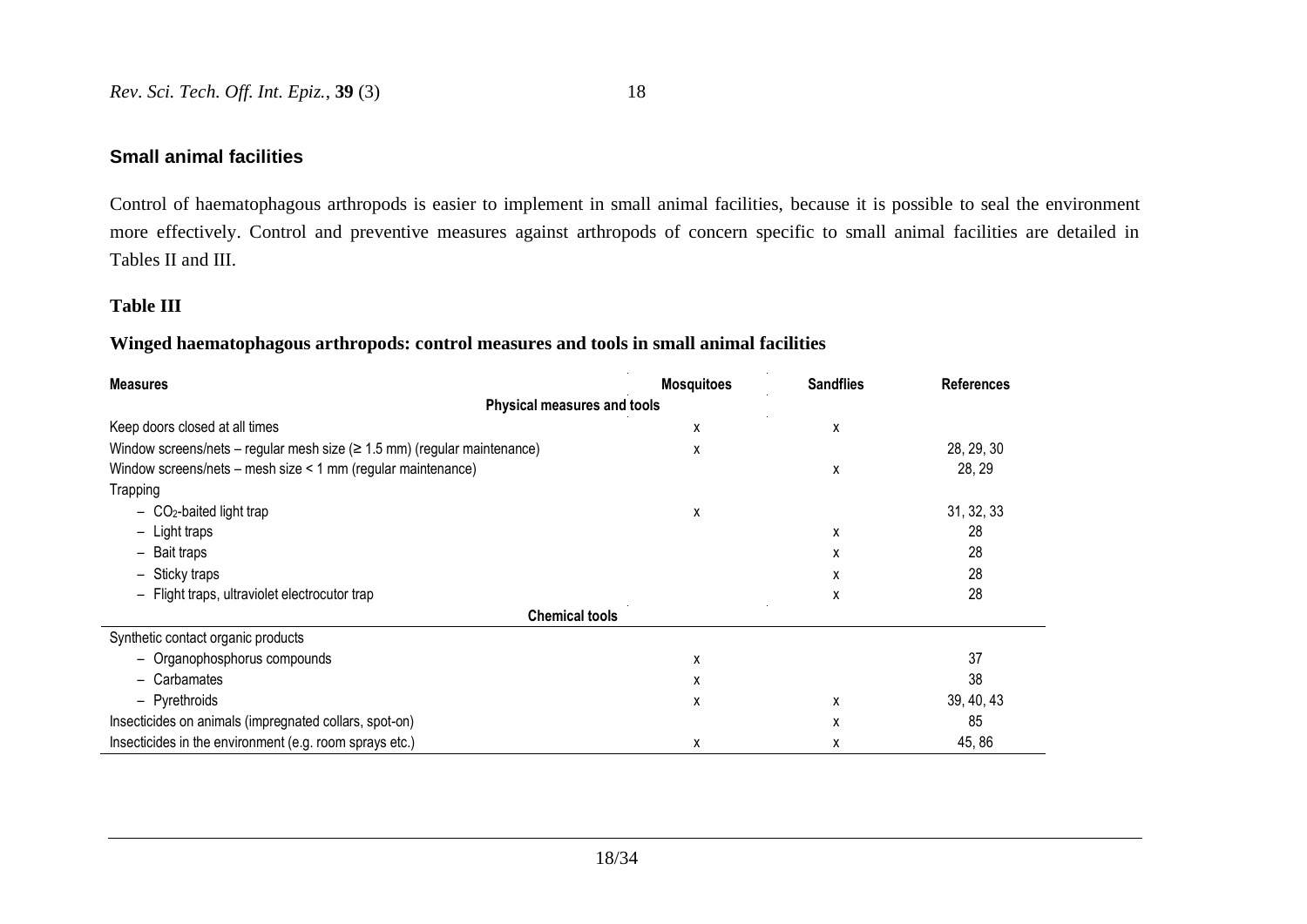| Environmental control of breeding sites and larval habitats                                                     |   |   |            |
|-----------------------------------------------------------------------------------------------------------------|---|---|------------|
| Avoid all factors favouring the presence and accumulation of standing water                                     | x |   | 20         |
| Reduce/eliminate emergent and unwanted vegetation                                                               | x | X | 20, 49     |
| Trash cans                                                                                                      |   |   |            |
| - Weekly disposal and cleaning                                                                                  | x | x | 36, 40     |
| - Keep trash cans covered with adapted lids                                                                     | x | x | 36, 40     |
| Drainage system                                                                                                 |   |   |            |
| - Rain gutters - periodic inspection and cleansing (leaves/debris)                                              | x |   | 62         |
| - Rain gutters - repair leaks and use a suitable gradient                                                       | x |   | 62         |
| Drains – keep drainage ditches free of excessive vegetation and debris<br>Ξ.                                    | x |   | 61         |
| - Drains - screen small drains and keep free of water and debris                                                | x |   | 61         |
| Strict hygiene (eliminate substrates such as faeces and organic residues) and sanitation                        |   | x | 30, 55, 87 |
| Avoid accumulation of organic debris (frequent inspection and removal)                                          |   | x | 30, 55, 87 |
| Fill cracks and crevices in walls, ceilings and floors (adult resting sites)                                    |   | x | 28, 43     |
| Clear and roll, tamp or pave outdoor areas                                                                      |   | X | 28, 43     |
| Destroy rodent habitat (reservoir hosts)                                                                        |   | x | 87         |
| Keep dogs indoors at dusk and dawn during the risk season if leishmaniosis becomes<br>established in the region |   | x | 30         |

CO2*:* carbon dioxide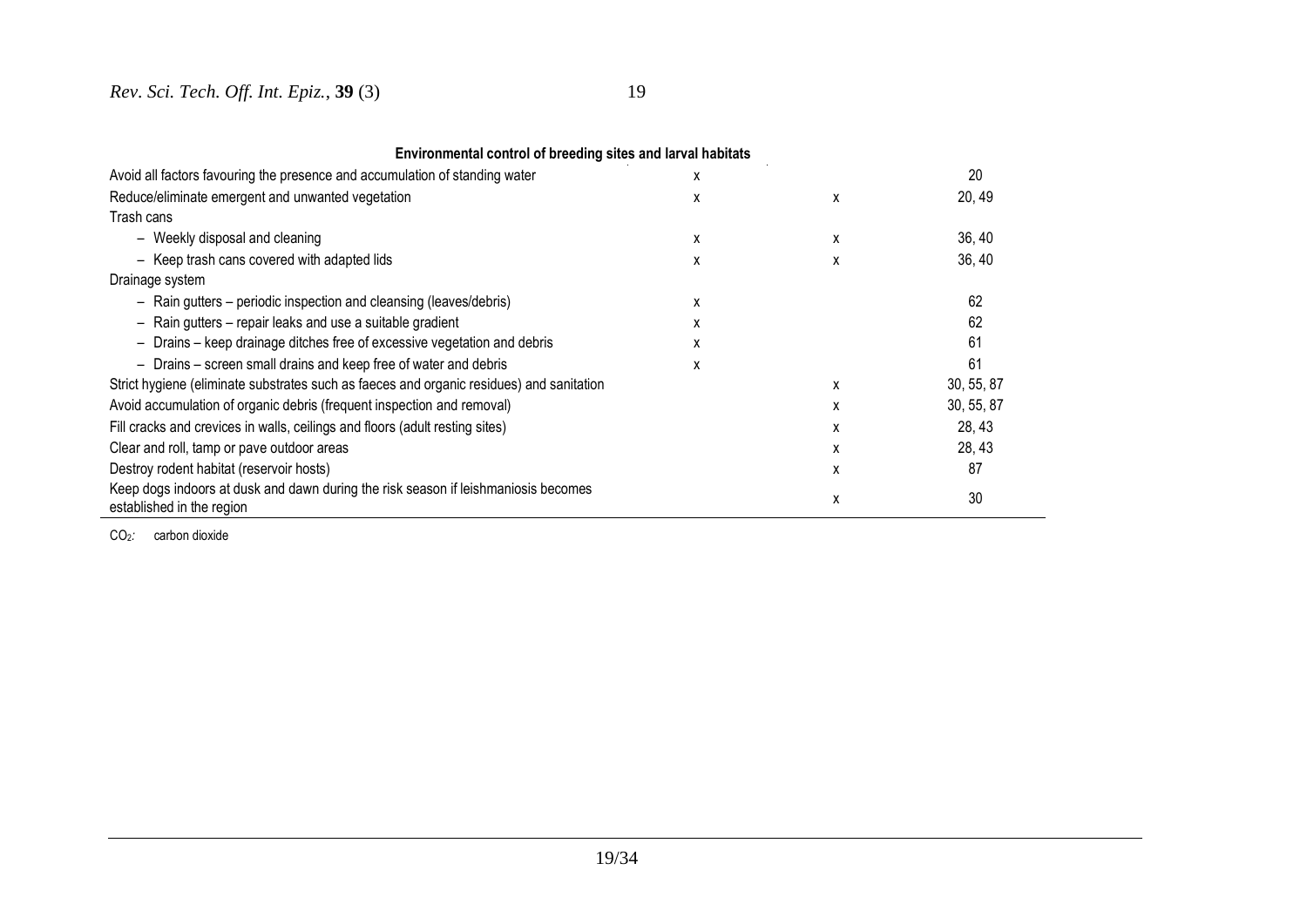All animals should be inspected for the presence of ticks and fleas (or lice, although less common in small animals) upon admission to the hospital and on a daily basis; indeed, grooming activity is reduced, and even abolished, in sick animals. If found, ticks should be promptly removed with appropriate devices such as fine-tipped tweezers that allow one to grasp the tick as close to the skin surface as possible and twist, without squeezing the tick's body or letting mouth parts remain in the wound (88). If infestation by fleas or lice is detected, specific control measures should be promptly implemented (Table II).

## **Conclusions**

This review proposes an affordable and coherent IVM-based plan to control haematophagous arthropods in the animal facilities of a veterinary faculty. It includes recommendations applicable to the control of several species, but also arthropod-specific measures, which aim at reducing the risk of several pathogens. The suggestions consider physical control methods for adult insects but also source reduction, while limiting the use of chemical insecticides against immature stages and imagos. Indeed, the use of chemical insecticides and/or repellents should be considered carefully in order to minimise the emergence of resistance and limit the impacts on local biodiversity and non-targeted species, on the health of treated animals (e.g. by using insecticides with no side effects on treated animals) and on human health (e.g. avoiding insecticide residues in livestock and ensuring the safety of persons handling insecticides). Hygiene and sanitation are essential for fly control, while avoiding any standing water is one of the key factors in mosquito source reduction. The propagation of non-flying haematophagous arthropods should be contained as much as possible through separation and treatment of infested animals, along with the use of dedicated equipment. In order to be efficient, such a plan requires the involvement of every person in the veterinary faculty, i.e. staff, students and animal owners. This is implemented first through (continuing) education, along with providing information to animal owners, which is deliverable through various channels such as seasonal campaigns, e.g. raising awareness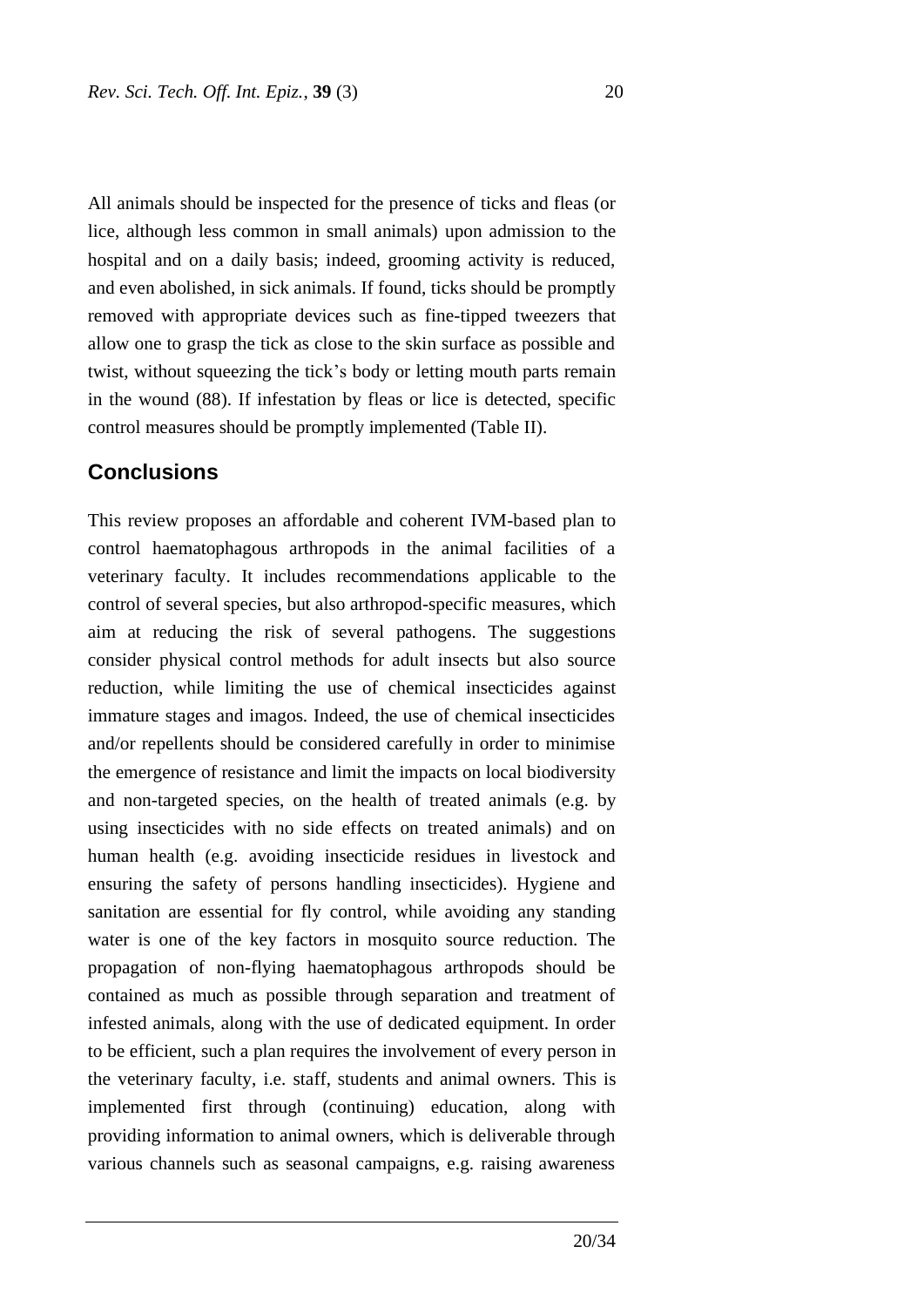of the risks associated with ticks (89) or the control of mosquitoes (90). Such an approach is essential to increase global resilience and reduce the risk of transmission.

## **References**

1. Humblet M.-F., Losson B. & Saegerman C. (2021). – Integrated management of blood-feeding arthropods in veterinary teaching facilities – Part 1: overview of haematophagous arthropods of interest in North-western Europe. *Rev. Sci. Tech. Off. Int. Epiz.*, **39** (3) (in press). Available at: www.oie.int/app/uploads/2021/12/06122021-00190-en-humblet-1 ang.pdf (accessed on 9 December 2021).

2. Medlock J.M. & Leach S.A. (2015). – Effect of climate change on vector-borne disease risk in the UK. *Lancet Infect. Dis.*, **15** (6), 721–730. https://doi.org/10.1016/S1473-3099(15)70091-5.

3. Baylis M. (2017). – Potential impact of climate change on emerging vector-borne and other infections in the UK. *Environ. Health*, **16** (Suppl. 1), 112. https://doi.org/10.1186/s12940-017-0326- 1.

4. Gargili A., Estrada-Peña A., Spengler J.R., Lukashev A., Nuttall P.A. & Bente D.A. (2017). – The role of ticks in the maintenance and transmission of Crimean-Congo hemorrhagic fever virus: a review of published field and laboratory studies. *Antiviral Res.*, **144**, 93–119. https://doi.org/10.1016/j.antiviral.2017.05.010.

5. Semenza J.C. & Suk J.E. (2018). – Vector-borne diseases and climate change: a European perspective. *FEMS Microbiol. Lett.*, **365** (2), fnx244. https://doi.org/10.1093/femsle/fnx244.

6. European Centre for Disease Prevention and Control (ECDC) (2021). – *Hyalomma marginatum*: current known distribution: March 2021. ECDC, Stockholm, Sweden. Available at: www.ecdc.europa.eu/en/publications-data/hyalomma-marginatumcurrent-known-distribution-march-2021 (accessed on 20 April 2021).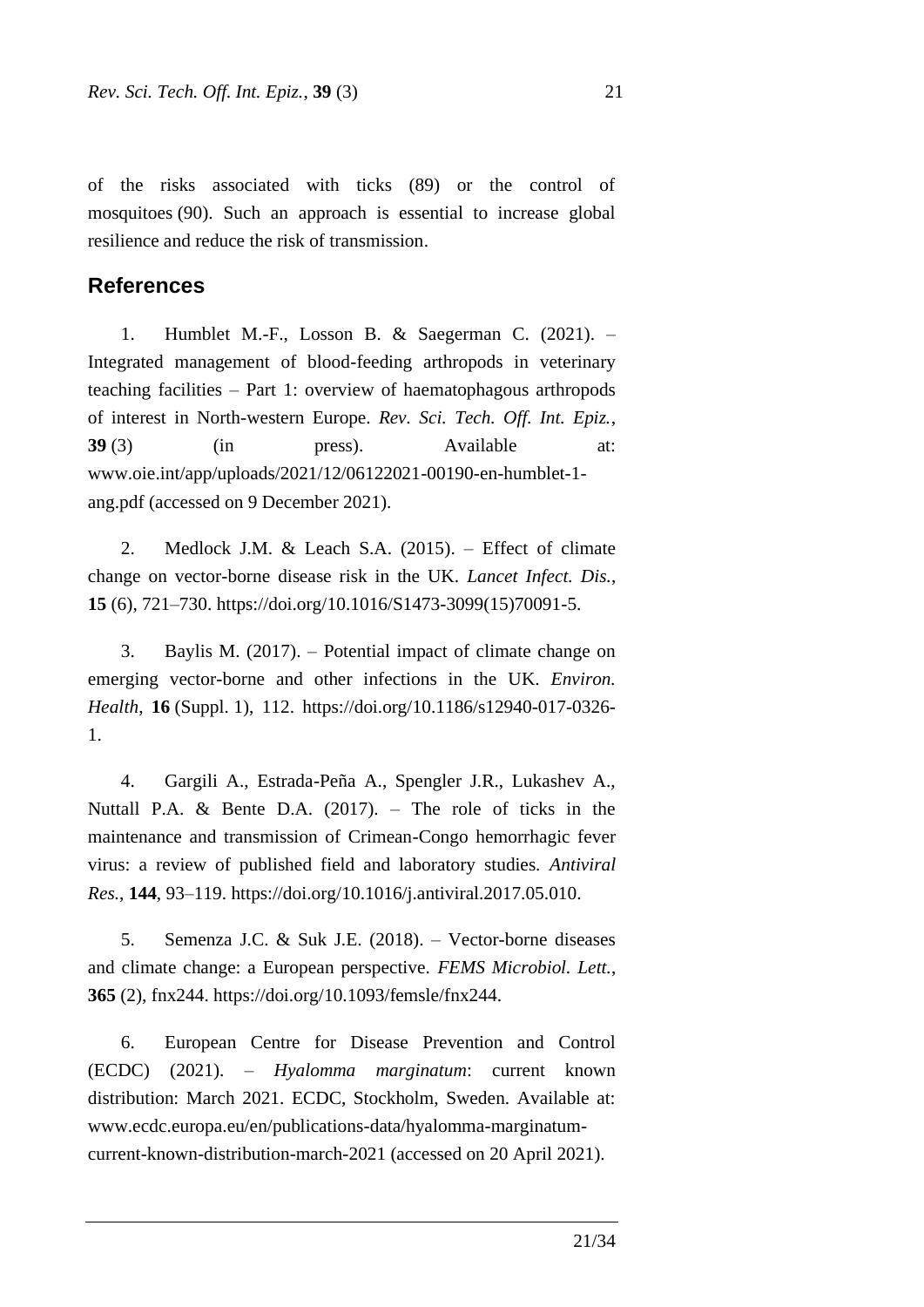7. Ippolito M.M., Moser K.A., Bukasa Kabuya J.-B., Cunningham C. & Juliano J.J. (2021). – Antimalarial drug resistance and implications for the WHO global technical strategy. *Curr. Epidemiol. Rep.*, **8**, 46–62. https://doi.org/10.1007/s40471-021-00266- 5.

8. Khalil S., Abbas O., Kibbi G.A. & Kurban M. (2017). – Scabies in the age of increasing drug resistance. *PLoS Negl. Trop. Dis.*, **11** (11), e0005920. https://doi.org/10.1371/journal.pntd.0005920.

9. Milam C.D., Farris J.L. & Wilhide J.D. (2000). – Evaluating mosquito control pesticides for effect on target and nontarget organisms. *Arch. Environ. Contam. Toxicol.*, **39** (3), 324–328. https://doi.org/10.1007/s002440010111.

10. Lizzi K.M., Qualls W.A., Brown S.C. & Beier J.C. (2014). – Expanding Integrated Vector Management to promote healthy environments. *Trends Parasitol.*, **30** (8), 394–400. https://doi.org/10.1016/j.pt.2014.06.001.

11. Nicolopoulou-Stamati P., Maipas S., Kotampasi C., Stamatis P. & Hens L. (2016). – Chemical pesticides and human health: the urgent need for a new concept in agriculture. *Front. Public Health*, **4**, 148. https://doi.org/10.3389/fpubh.2016.00148.

12. Robertson I.D. (2020). – Disease control, prevention and on-farm biosecurity: the role of veterinary epidemiology. *Engineering*, **6** (1), 20–25. https://doi.org/10.1016/j.eng.2019.10.004.

13. World Health Organization (WHO) (2008). – WHO position statement on integrated vector management. WHO, Geneva, Switzerland, 4 pp. Available at: http://apps.who.int/iris/bitstream/handle/10665/69745/WHO\_HTM\_N TD\_VEM\_2008.2\_eng.pdf?sequence=1 (accessed on 2 May 2021).

14. Beier J.C., Keating J., Githure J.I., Macdonald M.B., Impoinvil D.E. & Novak R.J. (2008). – Integrated vector management for malaria control. *Malar. J.*, **7** (Suppl. 1), S4. https://doi.org/10.1186/1475-2875-7-S1-S4.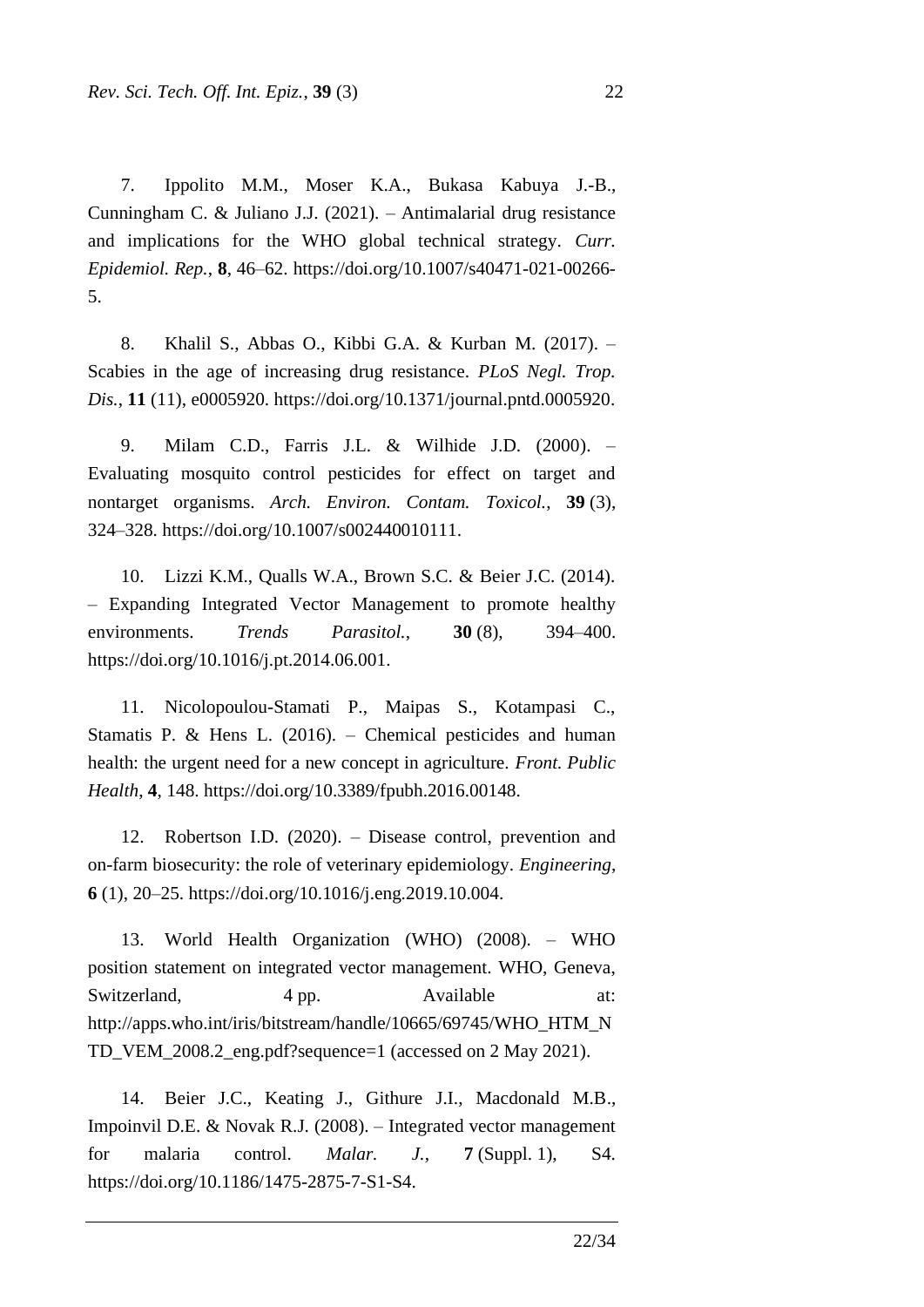15. Alphey L., Benedict M., Bellini R., Clark G.G., Dame D.A., Service M.W. & Dobson S.L. (2010). – Sterile-insect methods for control of mosquito-borne diseases: an analysis. *Vector Borne Zoonotic Dis.*, **10** (3), 295–311. https://doi.org/10.1089/vbz.2009.0014.

16. Abramides G.C., Roiz D., Guitart R., Quintana S., Guerrero I. & Giménez N. (2011). – Effectiveness of a multiple intervention strategy for the control of the tiger mosquito (*Aedes albopictus*) in Spain. *Trans. R. Soc. Trop. Med. Hyg.*, **105** (5), 281–288. https://doi.org/10.1016/j.trstmh.2011.01.003.

17. Kogan M. (1998). – Integrated pest management: historical perspectives and contemporary developments. *Annu. Rev. Entomol.*, **43**, 243–270. https://doi.org/10.1146/annurev.ento.43.1.243.

18. Sprong H., Azagi T., Hoornstra D., Nijhof A.M., Knorr S., Baarsma M.E. & Hovius J.W. (2018). – Control of Lyme borreliosis and other *Ixodes ricinus*-borne diseases. *Parasit. Vectors*, **11**, 145. https://doi.org/10.1186/s13071-018-2744-5.

19. Humblet M.-F., Losson B. & Saegerman C. (2021). – Integrated management of blood-feeding arthropods in veterinary teaching facilities – Part 2: overview of control methods against adults and immature stages. *Rev. Sci. Tech. Off. Int. Epiz.*, **39** (3) (in press). Available at: www.oie.int/app/uploads/2021/12/07122021-00191-enhumblet-2-ang.pdf (accessed on 9 December 2021).

20. Becker N., Petrić D., Zgomba M., Boase C., Madon M., Dahl C. & Kaiser A. (2010). – Environmental management of mosquitoes. *In* Mosquitoes and their control. 2nd Ed. Springer-Verlag, Berlin, Germany, 433–439. https://doi.org/10.1007/978-3-540-92874- 4\_17.

21. Mateos Poumian A. (1995). – Disinfection of trucks and trailers. *In* Disinfectants: actions and applications – Part One (H.A. McDaniel, ed.). *Rev. Sci. Tech. Off. Int. Epiz.*, **14** (1), 171–176. https://doi.org/10.20506/rst.14.1.835.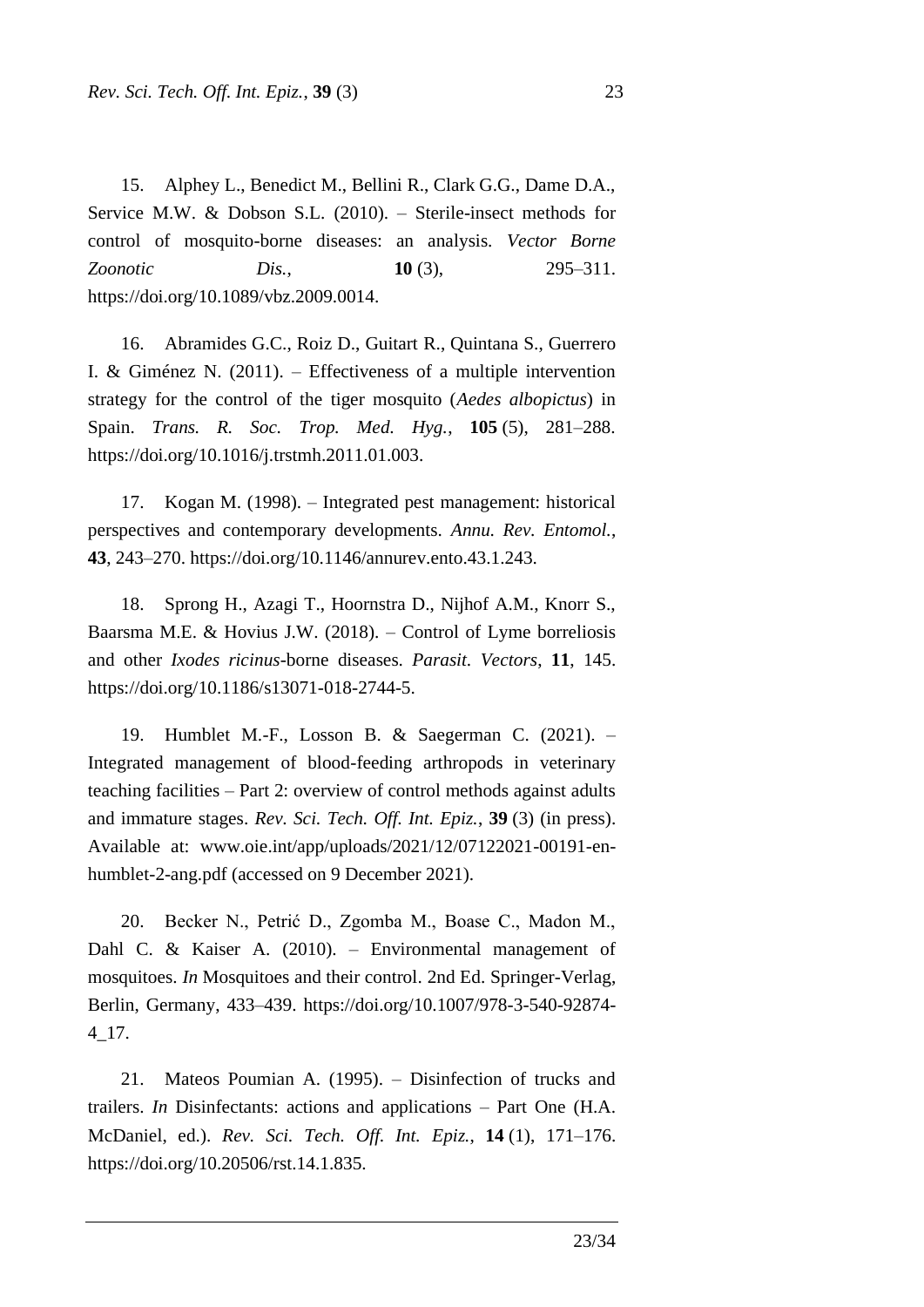22. Fritzemeier J., Teuffert J., Greiser-Wilke I., Staubach C., Schlüter H. & Moennig V. (2000). – Epidemiology of classical swine fever in Germany in the 1990s. *Vet. Microbiol.*, **77** (1–2), 29–41. https://doi.org/10.1016/s0378-1135(00)00254-6.

23. Rajkowski K.T., Eblen S. & Laubauch C. (1998). – Efficacy of washing and sanitizing trailers used for swine transport in reduction of *Salmonella* and *Escherichia coli*. *J. Food Prot.*, **61** (1), 31–35. https://doi.org/10.4315/0362-028x-61.1.31.

24. European Commission (EC) (2004). – Regulation (EC) No. 853/2004 of the European Parliament and of the Council of 29 April 2004 laying down specific hygiene rules for on [*sic*] the hygiene of foodstuffs. *Off. J. Eur. Union*, **L 139**, 55–205. Available at: http://data.europa.eu/eli/reg/2004/853/oj (accessed on 2 May 2021).

25. Saegerman C., Bertagnoli S., Meyer G., Ganière J.-P., Caufour P., De Clercq K., Jacquiet P., Fournié G., Hautefeuille C., Etore F. & Casal J. (2018). – Risk of introduction of lumpy skin disease in France by the import of vectors in animal trucks. *PLoS ONE*, **13** (6), e0198506. https://doi.org/10.1371/journal.pone.0198506.

26. European Commission (EC) (2007). – Commission Regulation (EC) No. 1266/2007 of 26 October 2007 on implementing rules for Council Directive 2000/75/EC as regards the control, monitoring, surveillance and restrictions on movements of certain animals of susceptible species in relation to bluetongue. *Off. J. Eur. Union*, **L 283**, 37–52. Available at: https://eur-lex.europa.eu/legalcontent/EN/TXT/PDF/?uri=CELEX:32007R1266&from=GA (accessed on 30 April 2021).

27. Biosecurity Unit of the Faculty of Veterinary Medicine (FVM) (2019). – Biosecurity Standard Operating Procedures (SOPs) applied to the FVM, University of Liège (ULiège). FMV, ULiège, Liège, Belgium, 193 pp. Available at: www.fmvbiosecurite.ulg.ac.be/generale/medias/PDFs/Manuel\_Bios\_SOPs\_Fina l.pdf (accessed on 16 August 2021).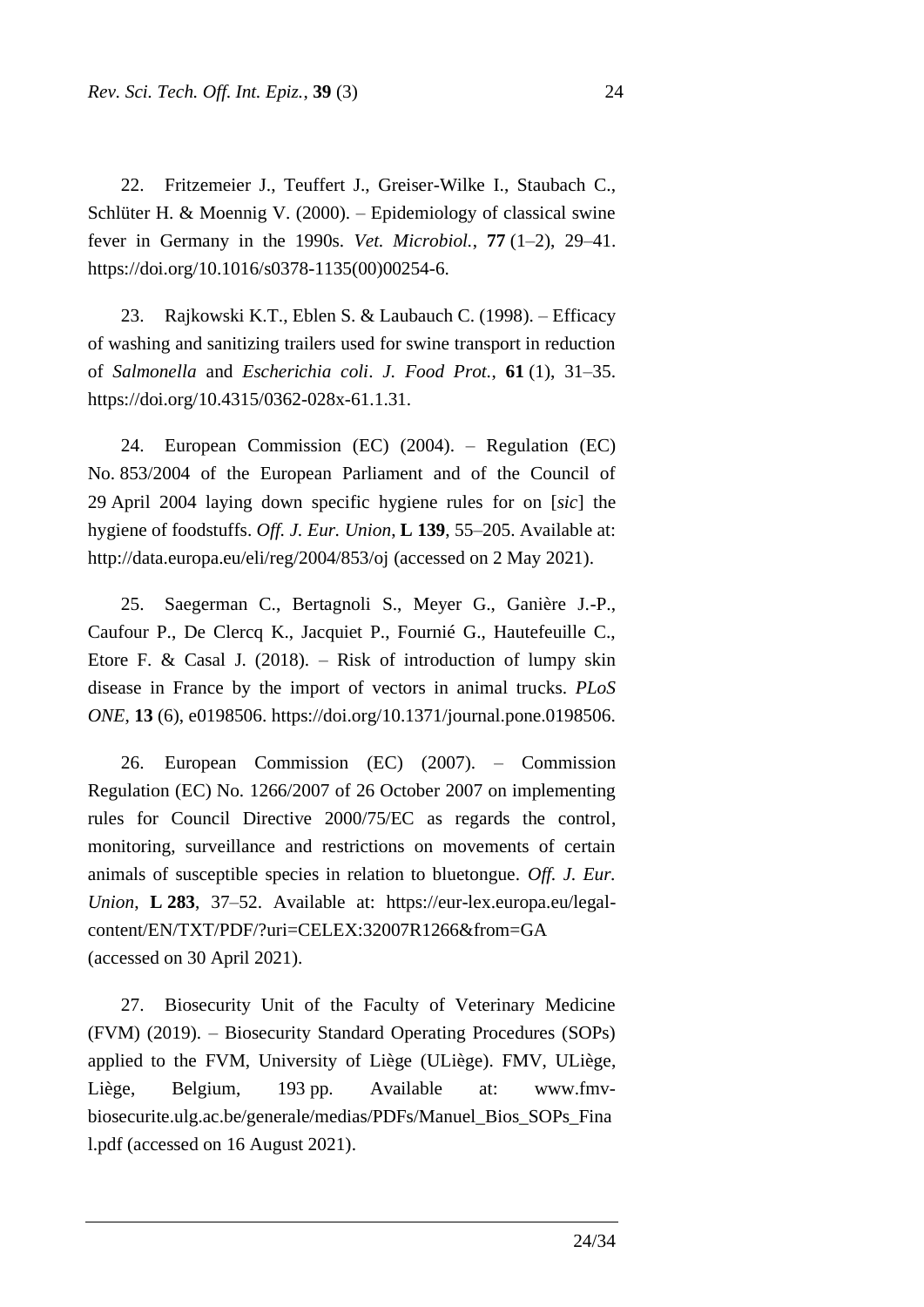28. Mullen G.R. & Durden L.A. (2002). – Medical and Veterinary Entomology. 1st Ed. Academic Press, San Francisco, United States of America, 597 pp. https://doi.org/10.1016/B978- 012510451-7/50003-7.

29. Lincoln V.J., Page P.C., Kopp C., Mathis A., von Niederhäusern R., Burger D. & Herholz C. (2015). – Protection of horses against *Culicoides* biting midges in different housing systems in Switzerland. *Vet. Parasitol.*, **210** (3–4), 206–214. https://doi.org/10.1016/j.vetpar.2015.04.006.

30. Miró G., Petersen C., Cardoso L., Bourdeau P., Baneth G., Solano-Gallego L., Pennisi M.G., Ferrer L. & Oliva G. (2017). – Novel areas for prevention and control of canine leishmaniosis. *Trends Parasitol.*, **33** (9), 718–730. https://doi.org/10.1016/j.pt.2017.05.005.

31. Becker N., Petrić D., Zgomba M., Boase C., Madon M., Dahl C. & Kaiser A. (2010). – Mosquito research techniques. *In* Mosquitoes and their control. 2nd Ed. Springer-Verlag, Berlin, Germany, 43–61. https://doi.org/10.1007/978-3-540-92874-4\_4.

32. Day J.F. (2016). – Mosquito oviposition behavior and vector control. *Insects*,  $\mathbf{7}$  (4), 65. https://doi.org/10.3390/insects7040065.

33. Li Y., Su X., Zhou G., Zhang H., Puthiyakunnon S., Shuai S., Cai S., Gu J., Zhou X., Yan G. & Chen X.-G. (2016). – Comparative evaluation of the efficiency of the BG-Sentinel trap, CDC light trap and mosquito-oviposition trap for the surveillance of vector mosquitoes. *Parasit. Vectors*, **9**, 446. https://doi.org/10.1186/s13071-016-1724-x.

34. Venter G.J., Hermanides K.G., Boikanyo S.N.B., Majatladi D.M. & Morey L. (2009). – The effect of light trap height on the numbers of *Culicoides* midges collected under field conditions in South Africa. *Vet. Parasitol.*, **166** (3–4), 343–345. https://doi.org/10.1016/j.vetpar.2009.09.003.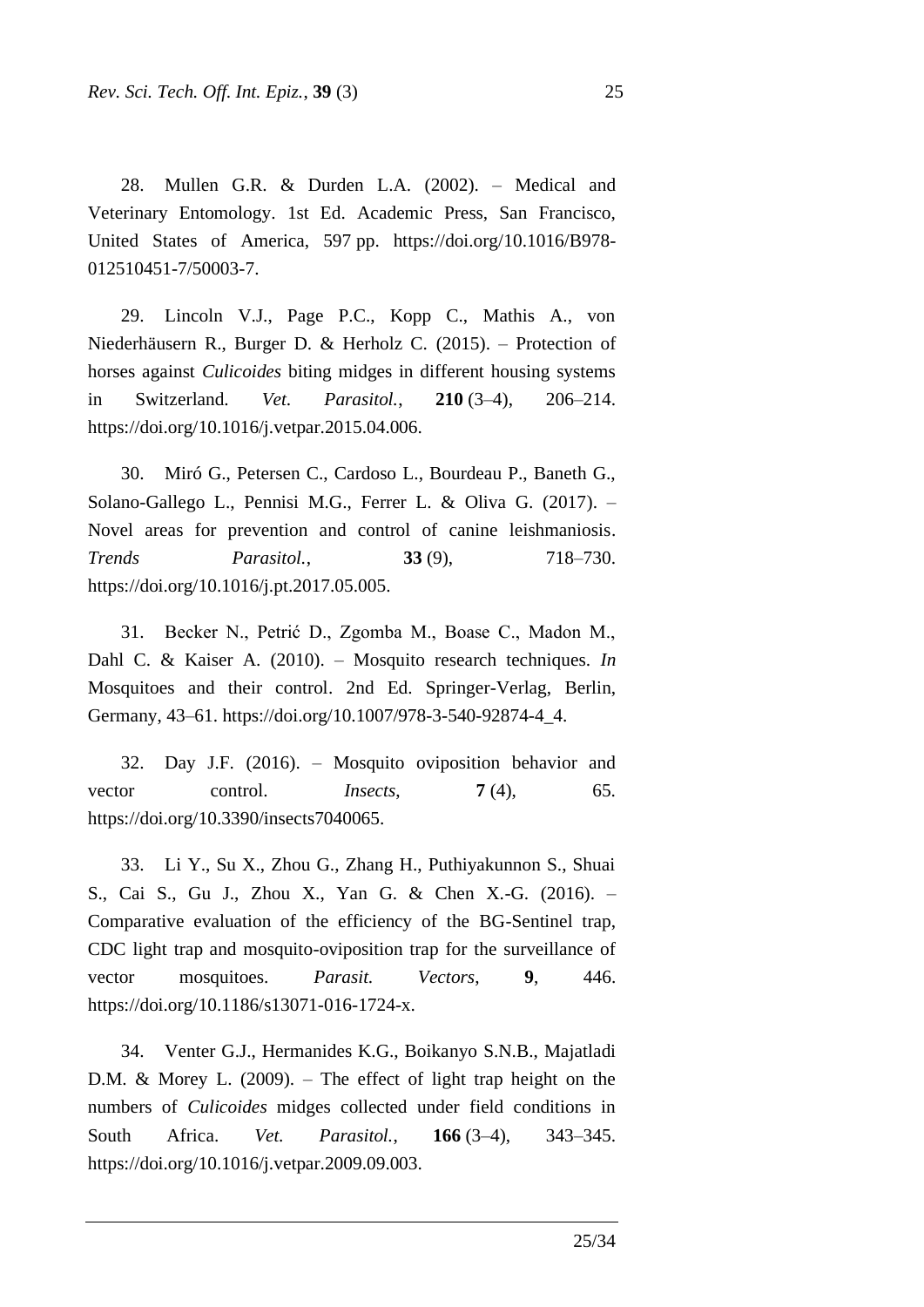35. Lempereur L., Sohier C., Smeets F., Maréchal F., Berkvens D., Madder M., Francis F. & Losson B. (2018). – Dispersal capacity of *Haematopota* spp. and *Stomoxys calcitrans* using a mark–release– recapture approach in Belgium. *Med. Vet. Entomol.*, **32** (3), 298–303. https://doi.org/10.1111/mve.12297.

36. European Scientific Counsel Companion Animal Parasites (ESCCAP) (2019). – Control of vector-borne diseases in dogs and cats. ESCCAP Guideline 05, 3rd Ed. ESCCAP, Malvern, United Kingdom, 42 pp. Available at: www.esccap.org/uploads/docs/t2kkcbgl\_0775\_ESCCAP\_Guideline\_ GL5 v9 1p.pdf (accessed on 18 August 2020).

37. Becker N., Petrić D., Zgomba M., Boase C., Madon M., Dahl C. & Kaiser A. (2010). – Chemical control. *In* Mosquitoes and their control. 2nd Ed. Springer-Verlag, Berlin, Germany, 441–475. https://doi.org/10.1007/978-3-540-92874-4\_18.

38. Rozendaal J.A. (1997). – Chapter 1: Mosquitoes and other biting Diptera. *In* Vector control: methods for use by individuals and communities. World Health Organization, Geneva, Switzerland, 6–177. Available at: https://apps.who.int/iris/handle/10665/41968 (accessed on 30 April 2021).

39. Thatheyus A.J. & Gnana Selvam A.D. (2013). – Synthetic pyrethroids: toxicity and biodegradation. *Appl. Ecol. Environ. Sci.*, **1** (3), 33–36. https://doi.org/10.12691/aees-1-3-2.

40. Baldacchino F., Caputo B., Chandre F., Drago A., Della Torre A., Montarsi F. & Rizzoli A. (2015). – Control methods against invasive *Aedes* mosquitoes in Europe: a review. *Pest Manag. Sci.*, **71** (11), 1471–1485. https://doi.org/10.1002/ps.4044.

41. Pfister K. & Armstrong R. (2016). – Systemically and cutaneously distributed ectoparasiticides: a review of the efficacy against ticks and fleas on dogs. *Parasit. Vectors*, **9**, 436. https://doi.org/10.1186/s13071-016-1719-7.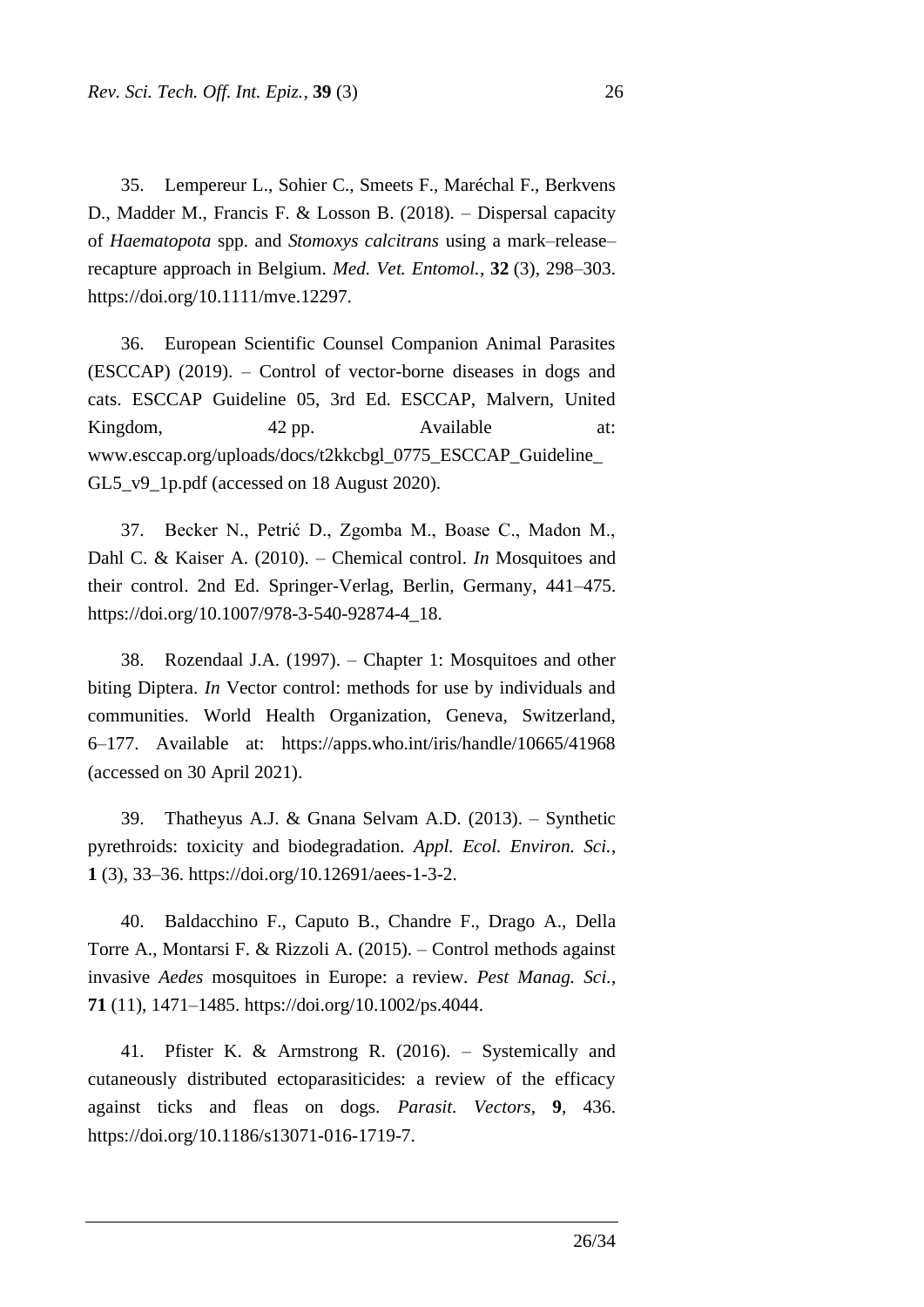42. Mullens B.A. (2019). – Chapter 16: Horse flies and deer flies (Tabanidae). *In* [Medical and Veterinary Entomology](https://www.sciencedirect.com/science/book/9780125104517) (G.R. Mullen & L.A. Durden, eds), 3rd Ed. Academic Press, London, United Kingdom, 327–343. https://doi.org/10.1016/B978-0-12- 814043-7.00016-9.

43. Munstermann L.E. (2019). – Chapter 12: Phlebotomine sand flies and moth flies (Psychodidae). *In* Medical and Veterinary Entomology (G.R. Mullen & L.A. Durden, eds), 3rd Ed. Academic Press, London, United Kingdom, 191–211. https://doi.org/10.1016/B978-0-12-814043-7.00012-1.

44. Nicholson W.L., Sonenshine D.E., Noden B.H. & Brown R.N. (2019). – Chapter 27: Ticks (Ixodida). *In* [Medical and Veterinary](https://www.sciencedirect.com/science/book/9780125104517)  [Entomology](https://www.sciencedirect.com/science/book/9780125104517) (G.R. Mullen & L.A. Durden, eds), 3rd Ed. Academic Press, London, United Kingdom, 603–672. https://doi.org/10.1016/B978-0-12-814043-7.00027-3.

45. Herholz C., Kopp C., Wenger M., Mathis A., Wägeli S. & Roth N. (2016). – Efficacy of the repellent N,N-diethyl-3-methylbenzamide (DEET) against tabanid flies on horses evaluated in a field test in Switzerland. *Vet. Parasitol.*, **221**, 64–67. https://doi.org/10.1016/j.vetpar.2016.03.015.

46. Harvey T.L., Brethour J.R. & Broce A.B. (1983). – [Horn fly](https://pubmed.ncbi.nlm.nih.gov/6826884/)  [\(Diptera: Muscidae\) control on cattle with insecticide ear tags attached](https://pubmed.ncbi.nlm.nih.gov/6826884/)  [to backrubbers and dust bags.](https://pubmed.ncbi.nlm.nih.gov/6826884/) *J. Econ. Entomol.*, **76** (1), 96–98. https://doi.org/10.1093/jee/76.1.96.

47. Thomas G. & Jespersen J.B. (1994). – Non-biting Muscidae and control methods. *In* Ectoparasites of animals and control methods (G. Uilenberg, ed.). *Rev. Sci. Tech. Off. Int. Epiz.*, **13** (4), 1159–1173. https://doi.org/10.20506/rst.13.4.820.

48. Weiher W., Bauer B., Mehlitz D., Nijhof A.M. & Clausen P.-H.  $(2014)$ . – Field trials assessing deltamethrin  $(Butox^@)$  treatments of sheep against *Culicoides* species. *Parasitol. Res.*, **113** (7), 2641–2645. https://doi.org/10.1007/s00436-014-3916-7.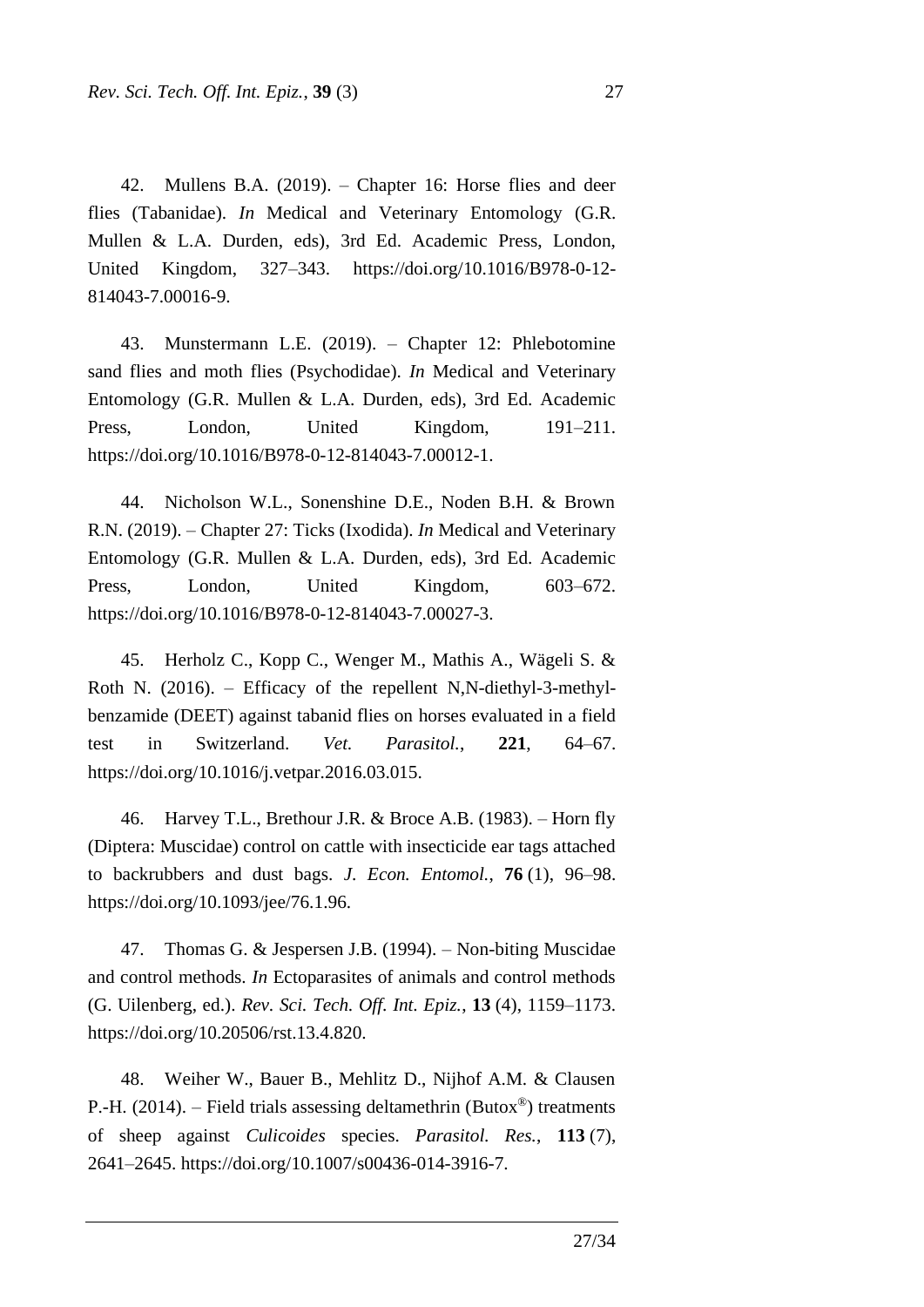49. Keiser J., Singer B.H. & Utzinger J. (2005). – Reducing the burden of malaria in different eco-epidemiological settings with environmental management: a systematic review. *Lancet Infect. Dis.*, **5** (11), 695–708. https://doi.org/10.1016/S1473-3099(05)70268-1.

50. Harrup L., Miranda M. & Carpenter S. (2016). – Advances in control techniques for *Culicoides* and future prospects. *Vet. Ital.*, **52** (3–4), 247–264. https://doi.org/10.12834/VetIt.741.3602.3.

51. Gerhardt R.R. & Hribar L.J. (2019). – Chapter 11: Flies (Diptera). *In* Medical and Veterinary Entomology (G.R. Mullen & L.A. Durden, eds), 3rd Ed. Academic Press, London, United Kingdom, 171–190. https://doi.org/10.1016/B978-0-12-814043- 7.00011-X.

52. Meyer J.A. & Shultz T. (1990). – Stable fly and house fly breeding sites on dairies. *Calif. Agricult.*, **44** (1), 28–29. https://doi.org[/10.3733/ca.v044n01p28.](http://dx.doi.org/10.3733/ca.v044n01p28)

53. Smeets F., Robert N., Simonon G., Paternostre J., Caron Y., Zimmer J.-Y., Fassotte C., Haubruge E. & Losson B. (2012). – Les *Culicoides*, importants vecteurs de maladies du bétail. University of Liège, Belgium, 4 pp. Available at: https://orbi.uliege.be/handle/2268/138203 (accessed on 18 August 2020).

54. Goddard J. (2008). – Tick-borne diseases. *In* Infectious Diseases and Arthropods. 2nd Ed. Humana Press, Totowa, United States of America, 81–129. https://doi.org/10.1007/978-1-60327-400- 5\_4.

55. Gálvez R., Montoya A., Fontal F., Martínez De Murguía L. & Miró G. (2018). – Controlling phlebotomine sand flies to prevent canine *Leishmania infantum* infection: a case of knowing your enemy. *Res. Vet. Sci.*, **121**, 94–103. [https://doi.org/10.1016/j.rvsc.2018.10.008.](https://doi.org/10.1016/j.rvsc.2018.10.008)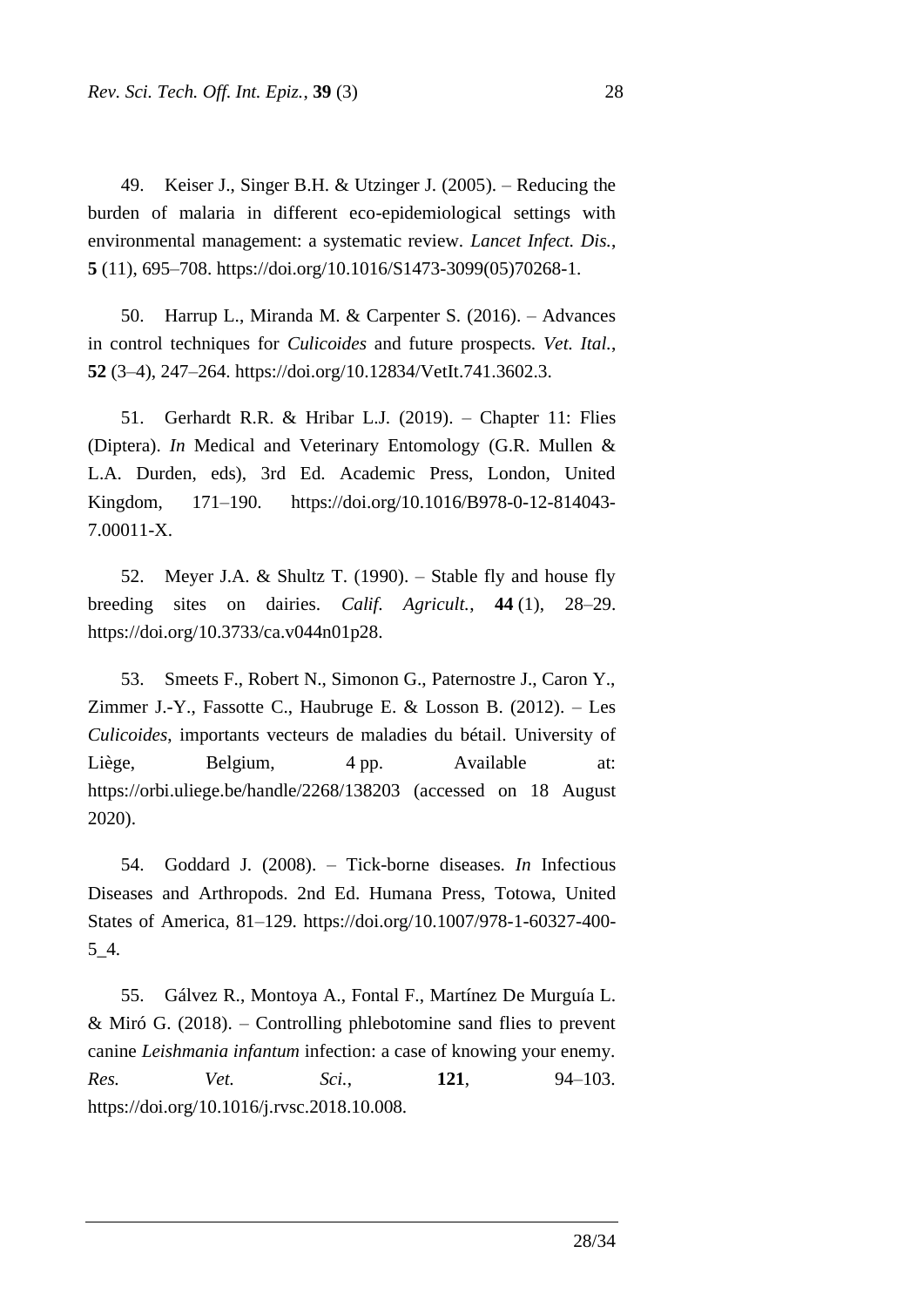56. Townsend L. (2007). – Fly control around horse barns and stables. ENTFACT-514. Cooperative Extension Service, College of Agriculture, University of Kentucky, Lexington, United States of America. 2 pp. Available at: https://entomology.ca.uky.edu/files/efpdf3/ef514.pdf (accessed on 31 March 2020).

57. Butler J.F. & Hogsette J.A. (2020). – Featured creatures: entomology & nematology: black flies (*Simulium* spp. [Insecta: Diptera: Simuliidae]). Institute of Food and Agricultural Sciences, University of Florida, Gainesville, United States of America. Available at: http://entnemdept.ufl.edu/creatures/livestock/bfly.htm (accessed on 31 March 2020).

58. Floore T.G. (2006). – Mosquito larval control practices: past and present. *J. Am. Mosq. Control Assoc.*, **22** (3), 527–533. https://doi.org/10.2987/8756-971X(2006)22[527:MLCPPA]2.0.CO;2.

59. Bawin T., Seye F., Boukraa S., Zimmer J.-Y., Delvigne F. & Francis F. (2015). – La lutte contre les moustiques (Diptera: Culicidae): diversité des approches et application du contrôle biologique. *Can. Entomol.*, **147** (4), 476–500. https://doi.org/10.4039/tce.2014.56.

60. Lawler S.P. & Lanzaro G.C. (2005). – Managing mosquitoes on the farm. Agriculture and Natural Resources (ANR) Publication 8158. ANR Division, University of California, Oakland, United States of America, 19 pp. https://doi.org/10.3733/ucanr.8158.

61. California Department of Public Health (CDPH) & Mosquito and Vector Control Association of California (MVCAC) (2012). – Best management practices for mosquito control in California. CDPH & MVCAC, Sacramento, United States of America, 62 pp. Available at: http://westnile.ca.gov/downloads.php?download\_id=2376&filename= BMPforMosquitoControl07-12.pdf (accessed on 2 May 2021).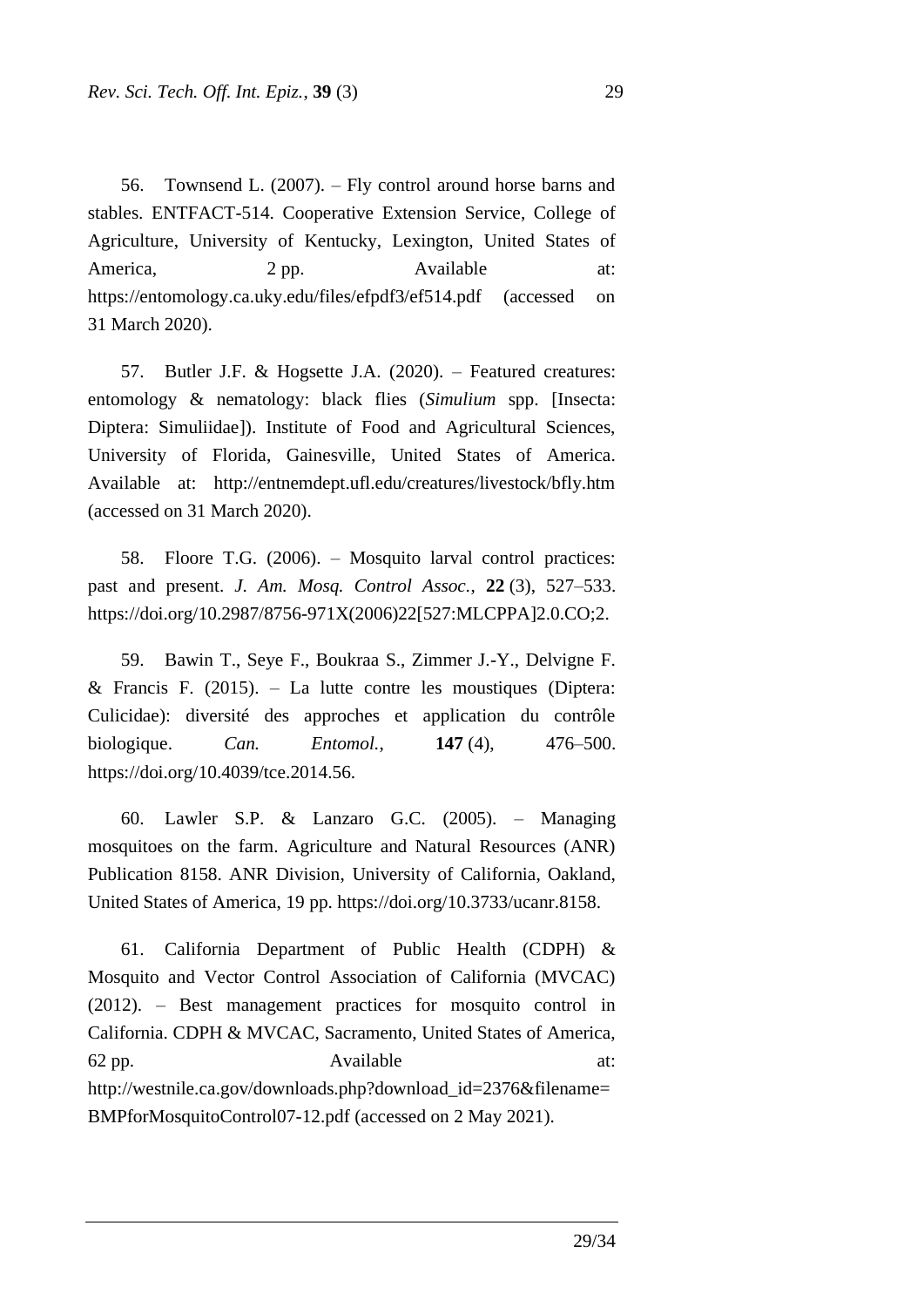62. Jansen C.C. & Beebe N.W. (2010). – The dengue vector *Aedes aegypti*: what comes next. *Microbes Infect.*, **12** (4), 272–279. https://doi.org/10.1016/j.micinf.2009.12.011.

63. Center for Food Security and Public Health (CFSPH) (2008). – Fly control measures in animal shelter settings. CFSPH, Iowa State University, Ames, United States of America, 1 p. Available at:

www.cfsph.iastate.edu/Maddies\_Textbook/Resources/InfectionContro l/Fly%20Control%20Measures.pdf (accessed on 2 May 2021).

64. Cupp E.W., Cupp M.S., Ribeiro J.M.C. & Kunz S.E. (1998). – Blood-feeding strategy of *Haematobia irritans* (Diptera: Muscidae). *J. Med. Entomol.*, **35** (4), 591–595. https://doi.org/10.1093/jmedent/35.4.591.

65. Root R.K., Waldvogel F., Corey L. & Stamm W.E. (1999). – Lice infestation (pediculosis and diseases caused by lice). Section: Ectoparasite-related diseases. *In* Clinical infectious diseases: a practical approach. Oxford University Press, New York, United States of America, 897.

66. Gerry A.C. & Murillo A.C. (2019). – Chapter 10: Promoting biosecurity through insect management at animal facilities. *In* Biosecurity in animal production and veterinary medicine: from principles to practice (J. Dewulf & F. Van Immerseel, eds). Acco, Leuven, Belgium & Centre for Agricultural Bioscience International (CABI), Wallingford, United Kingdom, 243–281. https://doi.org/10.1079/9781789245684.0243.

67. Littman M.P., Gerber B., Goldstein R.E., Labato M.A., Lappin M.R. & Moore G.E. (2018). – ACVIM consensus update on Lyme borreliosis in dogs and cats. *J. Vet. Intern. Med.*, **32** (3), 887–903. [https://doi.org/10.1111/jvim.15085.](https://doi.org/10.1111/jvim.15085)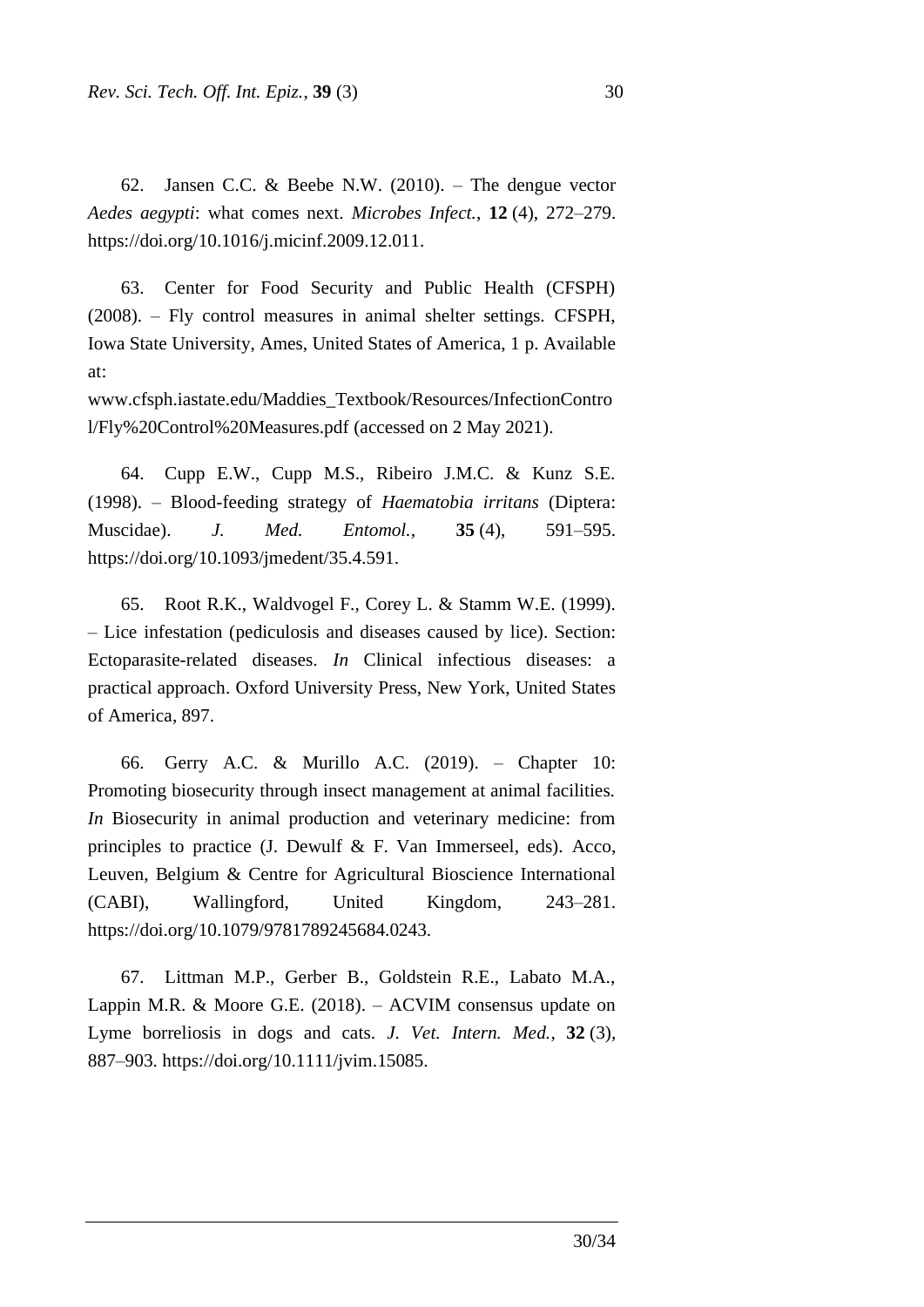68. Saari S., Näreaho A. & Nikander S. (2019). – Chapter 8: Insecta. *In* Canine Parasites and Parasitic Diseases. 1st Ed. Academic Press, London, United Kingdom, 159–185. https://doi.org/10.1016/B978-0-12-814112-0.00008-8.

69. Nafstad O. & [Grønstøl](https://www.ncbi.nlm.nih.gov/pubmed/?term=Gr%26%23x000f8%3Bnst%26%23x000f8%3Bl%20H%5BAuthor%5D&cauthor=true&cauthor_uid=11455904) H. (2001). – Eradication of lice in cattle. *Acta Vet. Scand.*, **42**, 81. https://doi.org/10.1186/1751-0147-42- 81.

70. Bitam I., Dittmar K., Parola P., Whiting M.F. & Raoult D. (2010). – Fleas and flea-borne diseases. *Int. J. Infect. Dis.*, **14** (8), E667–E676. https://doi.org/10.1016/j.ijid.2009.11.011.

71. Stafford III K.C., Williams S.C. & Molaei G. (2017). – Integrated pest management in controlling ticks and tick-associated diseases. *J. Integr. Pest Manag.*, **8** (1), 28. https://doi.org/10.1093/jipm/pmx018.

72. Benelli G., Buttazzoni L. […] & Serafini M. (2017). – Bluetongue outbreaks: looking for effective control strategies against *Culicoides* vectors. *Res. Vet. Sci.*, **115**, 263–270. https://doi.org/10.1016/j.rvsc.2017.05.023.

73. Medlock J.M. & Snow K.R. (2008). – Natural predators and parasites of British mosquitoes: a review. *Eur. Mosq. Bull.*, **25**, 1–11. Available at: http://e-m-b.org/sites/e-mb.org/files/European\_Mosquito\_Bulletin\_Publications811/EMB25/E MB25\_1.pdf (accessed on 2 May 2021).

74. McCracken G.F., Westbrook J.K., Brown V.A., Eldridge M., Federico P. & Kunz T.H. (2012). – Bats track and exploit changes in insect pest populations. *PLoS ONE*, **7** (8), e43839. https://doi.org/10.1371/journal.pone.0043839.

75. Daly M.A. (2002). – The barn swallow: friend of the farm. Fact sheet 798. Maryland Cooperative Extension, University of Maryland, College Park, United States of America, 4 pp. Available at: https://extension.umd.edu/sites/default/files/2021-

03/FS798\_WMgtBarnSwallow.pdf (accessed on 2 May 2021).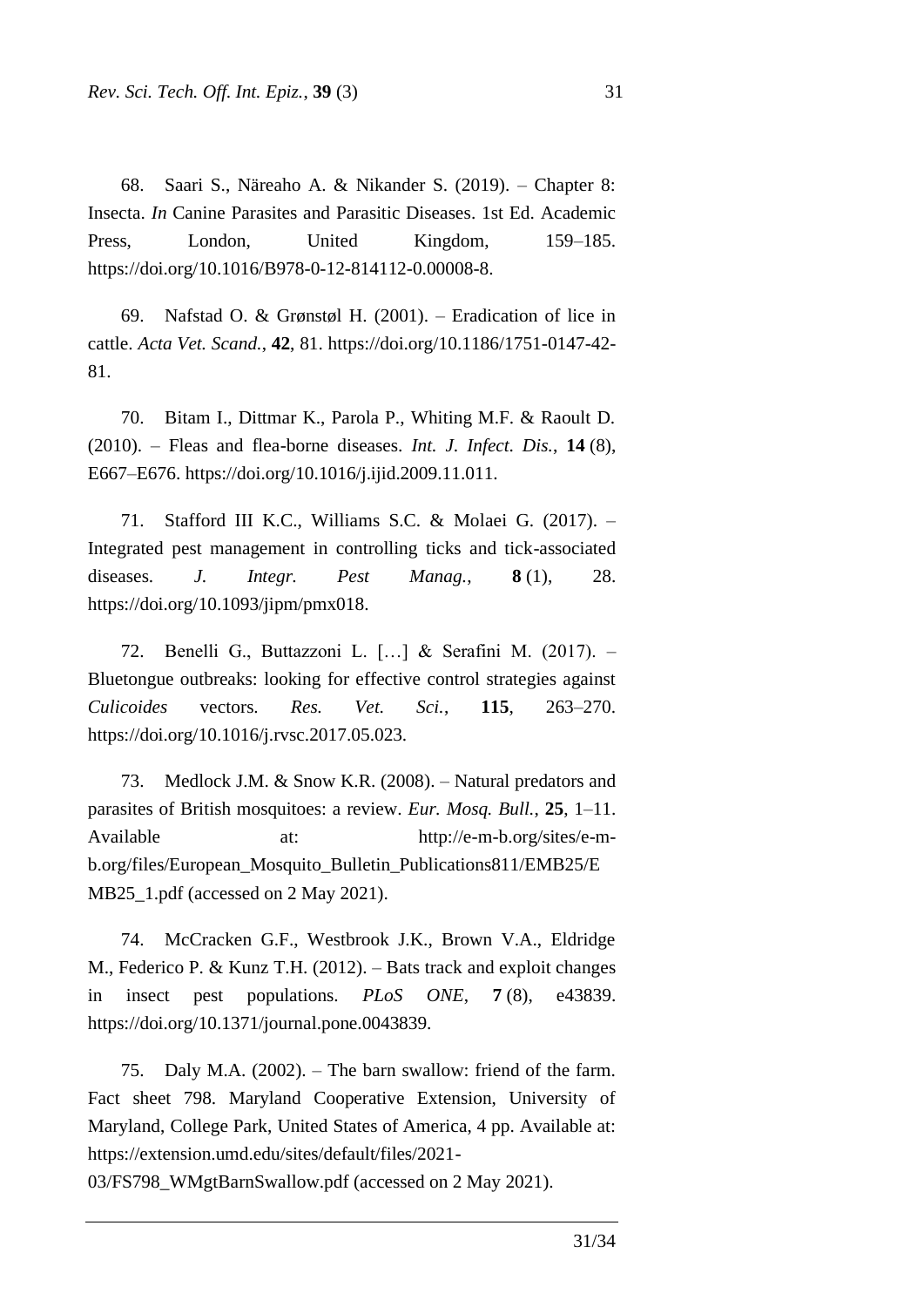76. Law A.A., Threlfall M.E., Tijman B.A., Anderson E.M., McCann S., Searing G. & Bradbeer D. (2017). – Diet and prey selection of barn swallows (*Hirundo rustica*) at Vancouver International Airport. *Can. Field Naturalist*, **131** (1), 26–31. https://doi.org/10.22621/cfn.v131i1.1777.

77. Campbell M. (2019). – Birds that eat mosquitoes. Sciencing, Santa Monica, United States of America. Available at: https://sciencing.com/birds-eat-mosquitoes-6620996.html#google\_vignette (accessed on 25 August 2020).

78. Skov M.N., Madsen J.J., Rahbek C., Lodal J., Jespersen J.B., Jørgensen J.C., Dietz H.H., Chriél M. & Baggesen D.L. (2008). – Transmission of *Salmonella* between wildlife and meat-production animals in Denmark. *J. Appl. Microbiol.*, **105** (5), 1558–1568. https://doi.org/10.1111/j.1365-2672.2008.03914.x.

79. Bandelj P., Trilar T., Blagus R., Ocepek M., Rousseau J., Weese J.S. & Vengust M. (2014). – Prevalence and molecular characterization of *Clostridium difficile* isolated from European barn swallows (*Hirundo rustica*) during migration. *BMC Vet. Res.*, **10**, 40. https://doi.org/10.1186/1746-6148-10-40.

80. Chung D.M., Ferree E., Simon D.M. & Yeh P.J. (2018). – Patterns of bird-bacteria associations. *EcoHealth*, **15** (3), 627–641. https://doi.org/10.1007/s10393-018-1342-5.

81. Mastrantonio P. & Rupnik M. (2018). – Updates on *Clostridium difficile* in Europe. Advances in Microbiology, Infectious Diseases and Public Health. 1st Ed., Vol. 8. Springer, Cham, Switzerland, 261 pp. https://doi.org/10.1007/978-3-319-72799-8.

82. Van H.T. (2011). – Application of mosquito-proof water containers in the reduction of dengue mosquito population in a dengue endemic province of Vietnam. *Asian Pacific J. Trop. Dis.*, **1** (4), 270–274. [https://doi.org/10.1016/S2222-1808\(11\)60063-7.](https://doi.org/10.1016/S2222-1808(11)60063-7)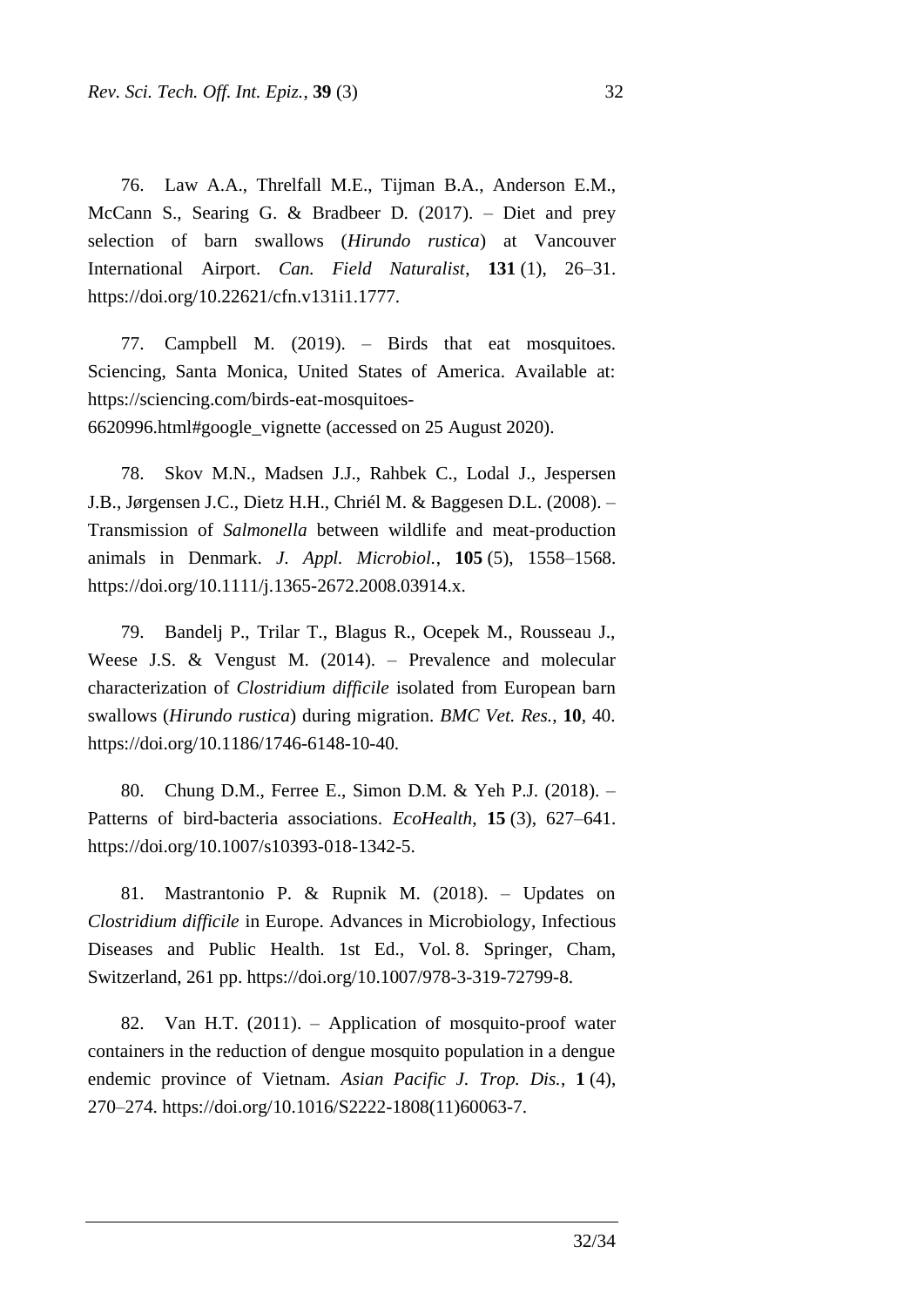83. Kameke D., Kampen H. & Walther D. (2017). – Activity of *Culicoides* spp. (Diptera: Ceratopogonidae) inside and outside of livestock stables in late winter and spring. *Parasitol. Res.*, **116**, 881–889. https://doi.org/10.1007/s00436-016-5361-2.

84. European Food Safety Authority (EFSA) Panel on Animal Health and Welfare (2017). – Bluetongue: control, surveillance and safe movement of animals. *EFSA J.*, **15** (3), 4698. https://doi.org/10.2903/j.efsa.2017.4698.

85. Paulin S., Frénais R., Thomas E. & Baldwin P.M. (2018). – Laboratory assessment of the anti-feeding effect for up to 12 months of a slow release deltamethrin collar (Scalibor® ) against the sand fly *Phlebotomus perniciosus* in dogs. *Parasit. Vectors*, **11**, 529. https://doi.org/10.1186/s13071-018-3094-z.

86. Alexander B. & Maroli M. (2003). – Control of phlebotomine sandflies. *Med. Vet. Entomol.*, **17** (1), 1–18. https://doi.org/10.1046/j.1365-2915.2003.00420.x.

87. Mascari T.M., Hanafi H.A., Jackson R.E., Ouahabi S., Ameur B., Faraj C., Obenauer P.J., Diclaro II J.W. & Foil L.D. (2013). – Ecological and control techniques for sand flies (Diptera: Psychodidae) associated with rodent reservoirs of leishmaniasis. *PLoS Negl. Trop. Dis.*, **7** (9), e2434. https://doi.org/10.1371/journal.pntd.0002434.

88. Zenner L., Drevon-Gaillot E. & Callait-Cardinal M.P. (2006). – Evaluation of four manual tick-removal devices for dogs and cats. *Vet. Rec.*, **159** (16), 526–529. https://doi.org/10.1136/vr.159.16.526.

89. European Centre for Disease Prevention and Control (ECDC) (2015). – Guidance: ECDC communication toolkit on tickborne diseases. ECDC, Stockholm, Sweden, 13 pp. Available at: www.ecdc.europa.eu/en/publications-data/communication-toolkittick-borne-diseases-and-preventive-measures (accessed on 18 August 2020).